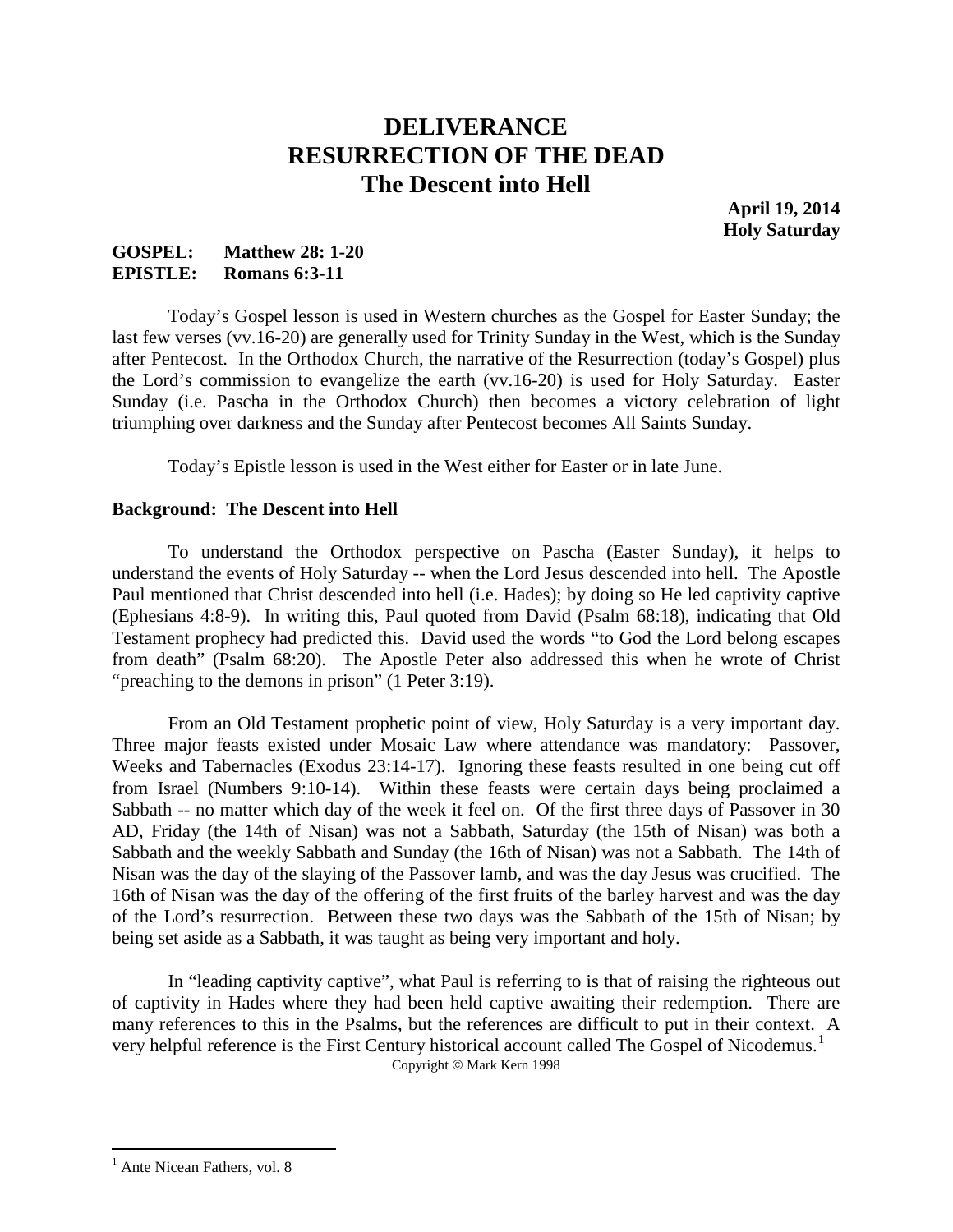This work can be traced to Nicodemus and Joseph of Arimathea, both prominent members of the Sanhedrin (Matthew 27:57-60, Mark 15:42-46, Luke 23:50-53, John 19:38-42) who had performed the burial rites for Jesus. Joseph was described as a "rich man" (Matthew 25:57) and Nicodemus was referred to in this work as a toparch (ruler of several cities, compare John 3:1) and the third richest man in Jerusalem. (See Appendix I for a summary of the Gospel of Nicodemus.)

The Gospel of Nicodemus is not a "Gospel" in the sense of the four synoptic Gospels but is an historical account of the death and resurrection of Christ. It has two parts: Part I The Acts of Pilate; Part II The Descent into Hell. There are three versions of each part: Part I has two in Greek, one in Latin; Part II has one in Greek, two in Latin. Thus, one cannot use it word for word like Scripture but one can treat it as an historical source like Josephus' writings. However, some of the imagery and quotes from Scripture found in the Gospel of Nicodemus are also used in the Orthodox Liturgy for Pascha. Thus it's applicability.

### **Old Testament Readings on Deliverance**

A large number of Old Testament readings are prescribed for Holy Saturday Vespers having themes of deliverance:

**The Passover Sacrifice** (Exodus 12:1-11): This reading describes how the Passover lamb was to be slain. An unblemished male was to be slain at twilight and its blood was to be applied to the doorposts and the lintel (i.e. the top support of the door frame). Some have suggested that the application of the blood using a branch of hyssop traced the outline of the cross. With the blood on their doors, they would be passed-over when the Lord passed through and struck the land of Egypt (v.13). All this was done to show how Christ, as the Lamb of God (John 1:29, 36) would be sacrificed for us (1 Corinthians 5:7).

**Freedom from Slavery: The Red Sea** (Exodus 13:20-15:19): After Israel left Egypt, Pharaoh changed his mind and pursued Israel with his entire army. The Lord, in a pillar of cloud, led Israel, who was largely unarmed, by day and in a pillar of fire by night (13:21).

Trapped between the mountains, the Red Sea and Pharaoh's army, the people were terrified and cried to Moses. Moses said, "Stand by and see the salvation of the Lord which He will accomplish for you today; for the Egyptians whom you have seen today, you will never see them again forever" (14:13). Moses then stretched his hand over the Red Sea and divided the waters (14:21). Israel crossed on dry ground, and the Egyptians pursued. Moses then stretched his hand over the Red Sea again and the waters inundated the Egyptians (14:22-28). Josephus (1st. Century Jewish historian) added that the return of the waters to inundate Pharaoh's army involved a violent electrical storm also (Antiquities, II, xvi, 3).

Following their deliverance, Israel sang the song of Moses (15:1-18) accompanied by timbrels, as Miriam led the women in dancing (15:20).

**Jonah and Nineveh:** Jonah 1, 2, 3, 4: The Book of Jonah is unusual in that the entire focus of the book is the mission of a Hebrew prophet to a Gentile city. Jonah lived in the early 8th Century BC and was told by the Lord to prophesy against Nineveh, a city in Northern Assyria, 600 miles from Jerusalem. Nineveh was an ancient city, was built by Nimrod following the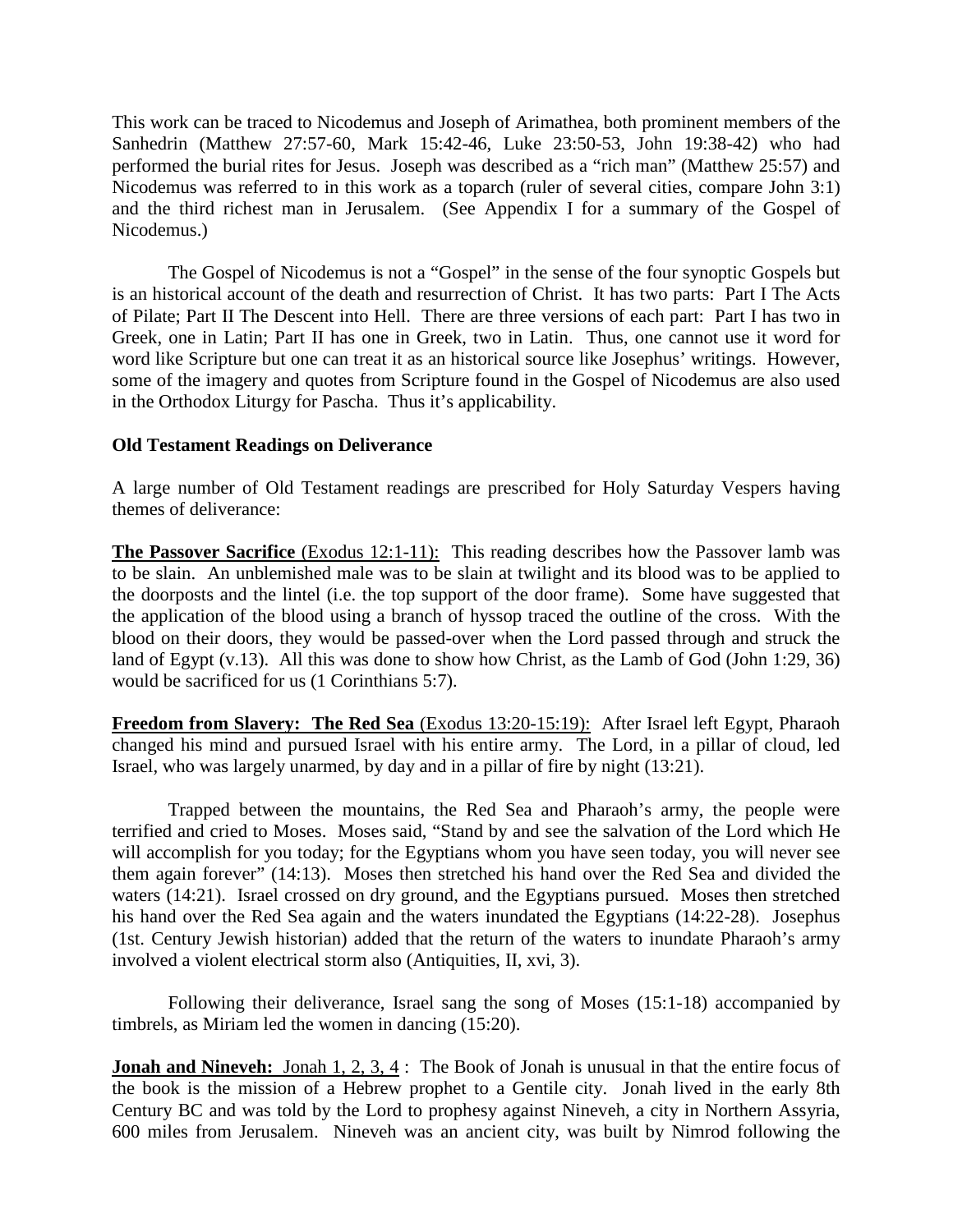Flood (Genesis 10:11) and was the Capital city of the Assyrian Empire in the late 8th Century BC.

Instead of going to Nineveh, Jonah "fled to Tarshish (i.e. Spain) from the presence of the Lord" (1:3). The Lord then sent a fierce storm on the Mediterranean Sea so that the ship was about to break up (1:4). The sailors ascertained by casting lots that the storm came up on account of Jonah (1:7). They therefore asked Jonah what they should do to him in order to calm the storm (1:11). Jonah replied, "Pick me up and throw me into the sea" (1:12). The sailors were unwilling to shed innocent blood and tried rowing harder; when all hope seemed lost, they asked the Lord to forgive them and threw Jonah overboard (1:13-15). Immediately the storm ceased and the sailors all made vows and offered sacrifices to the Lord (1:16). Jonah, however, was swallowed by a great sea creature that the Lord appointed (1:17). According to Tertullian, "Jonah was swallowed by the monster of the deep, in whose belly whole ships were devoured, and after three days was vomited out again safe and sound" (On the Resurrection of the Flesh II, vi, 58). Thus the great sea creature was larger than anything that is common today.

Jonah was in the stomach of the sea creature three days and three nights (1:17). There he prayed for help from the "belly of Sheol" (2:2). "Water encompassed me to the soul of death. The great deep surrounded me; weeds were wrapped around my head" (2:5). "Then the Lord commanded the sea creature and it vomited Jonah up onto the dry land" (2:10).

Jonah received another vision directing him to go to Nineveh (3:1). This time he obeyed. Walking through the streets, he proclaimed that Nineveh would be overthrown in 40 days (3:4). Word of his encounter with the sea creature and the storm may have gotten back to Nineveh, because Jonah received instant attention. All the people of Nineveh believed God and began fasting in sackcloth and ashes, including the King of Nineveh (3:5-6). When God saw their repentance, He relented concerning their destruction and spared the city (3:10). Succeeding generations in Nineveh, however, forgot the Lord and about 150 years later, Nineveh was obliterated so completely that it wasn't until the 19th Century that archaeologists finally discovered its location.

One message for us from Jonah is that "as Jonah was three days and three nights in the belly of the great sea creature, so will the Son of Man be three days and three nights in the heart of the earth" (Matthew 12:40).

Another message for us is "the men of Nineveh will rise up in the judgment with this generation and condemn it, because they repented at the preaching of Jonah; and indeed a greater than Jonah is here" (Matthew 12:41, compare also Hebrews 2:3).

**Elijah and the Widow of Zarephath:** 1 Kings 17:8-24: This account took place in the days of Ahab and Jezebel while Elijah withheld rain from the Land for 3 1/2 years. As he entered Zarephath, he asked a widow to bring him some water and bread (v.8). She said that because of the famine, she had only enough flour and oil for one more meal for herself and her son; after that she was resigned to dying of starvation (v.12). Elijah instructed her to use that last little bit to make him a little bread cake, then some for her and her son. "For thus says the Lord, 'The bowl of flour shall not be exhausted, nor shall the jar of oil be empty until the day the Lord sends rain on the face of the earth'" (v.14). Jesus later used this account as an example of how "no prophet is accepted in his own country" (Luke 4:24).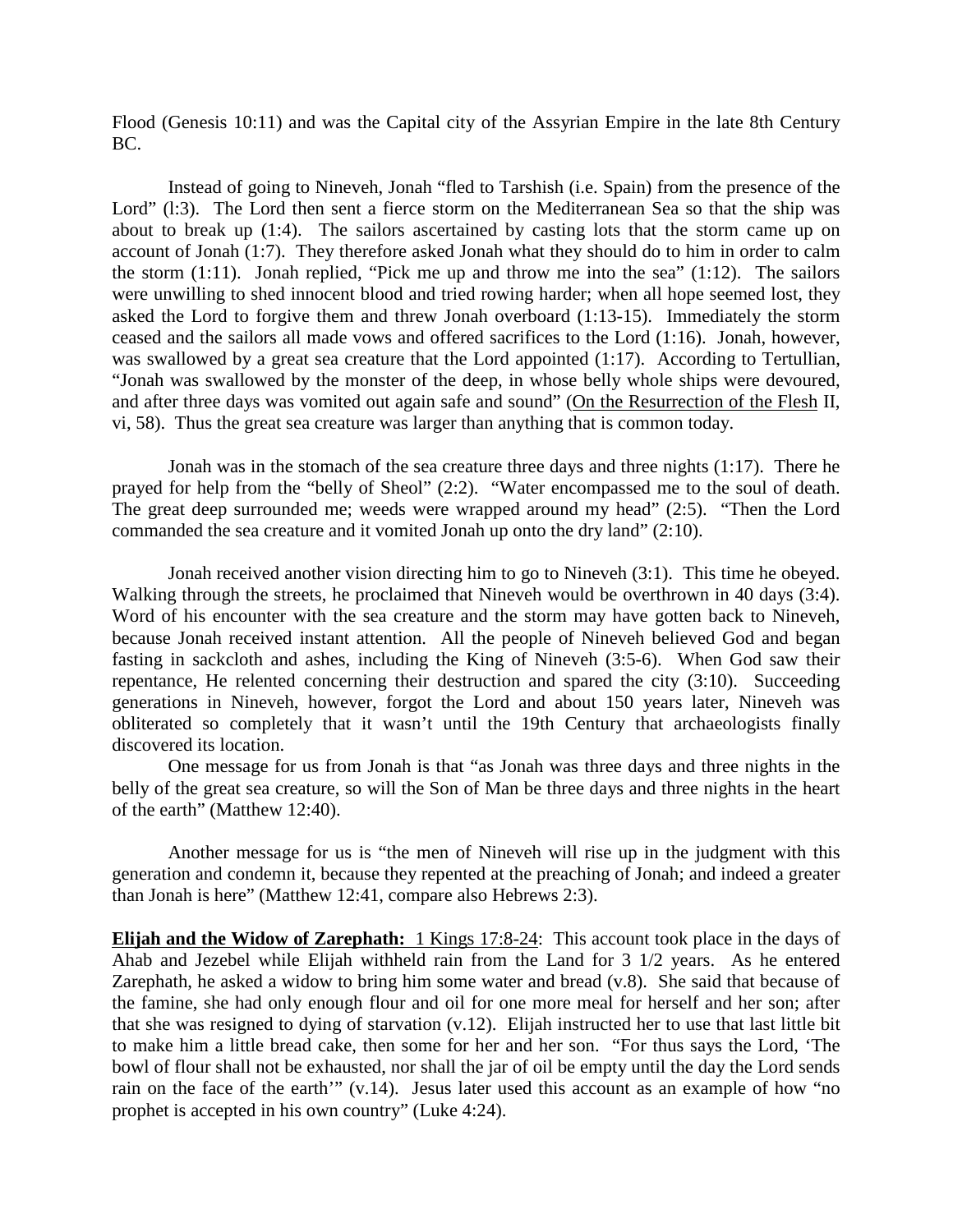While Elijah was staying in the upper room of the widow's house, her son got sick and died. Elijah raised the child from the dead. According to tradition, the son was the future Prophet Jonah (Prologue, September 22).

This account has a strong message for us: putting the things of God first has significant benefits. The widow had very little; yet by faith she gave of what she had to Elijah. Her benefits were an unlimited food supply, her son resurrected, and her testimony remembered as being greater than all the widows in Israel (Luke 4:25-26).

**Elisha and the Shunammite Woman:** 2 Kings 4:8-37: A very similar situation occurred regarding Elisha. The unnamed Shunammite woman recognized Elisha as a man of God and persuaded her husband to build an upper room and furnish it for Elisha to stay in as he traveled back and forth in the country (vv.9-10). Elisha appreciated this unsolicited kindness and one day asked the woman what he could do for her (v.13). When she didn't ask for anything at all, Elisha's servant Gehazi suggested that what she really wanted was a son, since she was barren (v.14). Elisha then told her, "At this season next year, you shall embrace a son" (v.16).

When the child was older, he died of a sudden head injury, perhaps an aneurysm, and his mother laid him on Elisha's bed in the upper room (vv.18-21). She then saddled a donkey and left with one of the servants to find Elisha at Mount Carmel (vv.22-25). Finding him, she grabbed hold of his feet and wouldn't let go or leave (vv.27-30). Elisha returned to Shunam with the woman and raised her son from the dead (vv.33-37).

Like the previous reading, this one has a similar message. "He who receives a prophet in the name of a prophet shall receive a prophet's reward" (Matthew 10:41). The Shunammite woman brings to mind the activities of the Myrrh-Bearing Women that accompanied Jesus (Mark 15:40-41) and provided for Him out of their possessions (Luke 8:3). The eight Myrrh-Bearing women are remembered in the Orthodox Church on the 3rd Sunday of Pascha.

**The Young Men in the Furnace:** Daniel 3:1-23: During the Babylonian captivity, King Nebuchadnezzar ruled most of the then-known world. Near Babylon, he had a 90 foot tall gold statue (perhaps of himself) made and sent word to all his officials to come bow down to it at the dedication of the statue (vv.1-5). Anyone not doing so was to be thrown into a huge furnace  $(v.6, 11)$ .

Shadrach, Meshach and Abed-Nego had been appointed by the Prophet Daniel as officials over the province of Babylon, where Daniel was ruler over the whole province and chief prefect over the Magi (2:48-49). Some of the Chaldeans complained to the king that the Jews (Daniel's officials) were not obeying the king's command (v.12). The king was angry and called them in to give an account, threatening them with the furnace, and asking, "What god is there who can deliver you out of my hands?" (vv.14-15) They replied, "Our God whom we serve is able to deliver us from the furnace of blazing fire; and He will deliver us out of your hand, O king. But even if He does not, let it be known to you, O king, that we are not going to serve your gods or worship the golden image that you have set up" (vv.17-18).

The king ordered the furnace heated seven times hotter than usual and had his best soldiers throw Shadrach, Meshach and Abed-Nego in, tied and bound (vv.19-21). The soldiers died from getting too close to the flames; but the three officials were observed to be loosed and walking about in the flames accompanied by one described as a "Son of the Gods" (vv.24-25).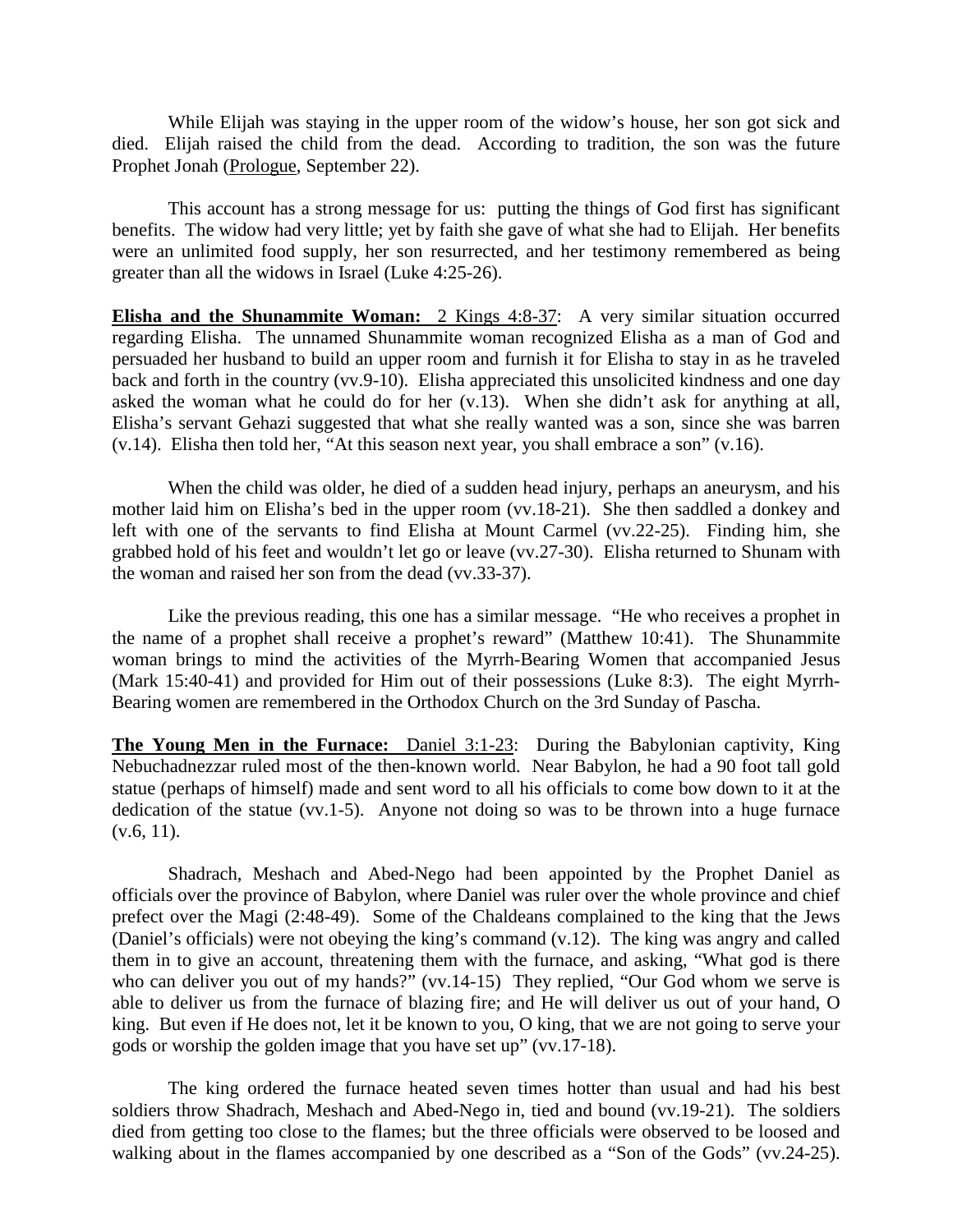Coming out of the fire, they were not singed, and didn't even smell like the fire (vv.26-27). King Nebuchadnezzar then issued another decree ordering a very severe penalty for anyone speaking anything offensive against the God of Shadrach, Meshach and Abed-Nego (v.19).

Accompanying this reading on Holy Saturday is the short Apocryphal work from the Septuagint, "Song of the Holy Children", which documents the words used by Shadrach, Meshach and Abed-Nego as they sang praise to God while walking about in the furnace.

This reading speaks to us of our deliverance from the fires of Hades and hell that we and our brothers and sisters, the saints, are blessed with. Our enemy, here pictured by an ungodly king of this world, endeavors to throw us into the fire, but the Son of God rescues us.

**Abraham's Sacrifice of Isaac:** Genesis 22:1-18: Another reading for Vespers is the account of Abraham's sacrifice of Isaac that was prophetic regarding the Father's sacrifice of His Only Begotten Son (John 3:16, 1 John 4:9). The Lord had spoken to Abraham, telling him to take "your son, your only son, whom you love, Isaac, and go to the land of Moriah; and offer him there as a burnt offering on one of the mountains of which I will tell you" (v.2). This location was the same place where Solomon later built the first Temple (2 Chronicles 3:1).

After traveling three days, they reached the foot of the mountain (v.4). Abraham told his servants to stay there at the foot of the mountain with the donkey, "and I and the lad will go yonder; and we will worship and return to you" (v.5). As they walked up the mountain carrying the wood, the fire, and the knife, young Isaac asked his father, "Behold the fire and the wood, but where is the lamb for the burnt offering?" (v.7). Abraham replied, "God will provide for Himself the lamb for the burnt offering, my son" (v.8).

Hebrews addresses Abraham's faith: "(Abraham) concluded that God was able to raise (Isaac) up even from the dead, from which he also received him in a figurative sense" (Hebrews 11:19).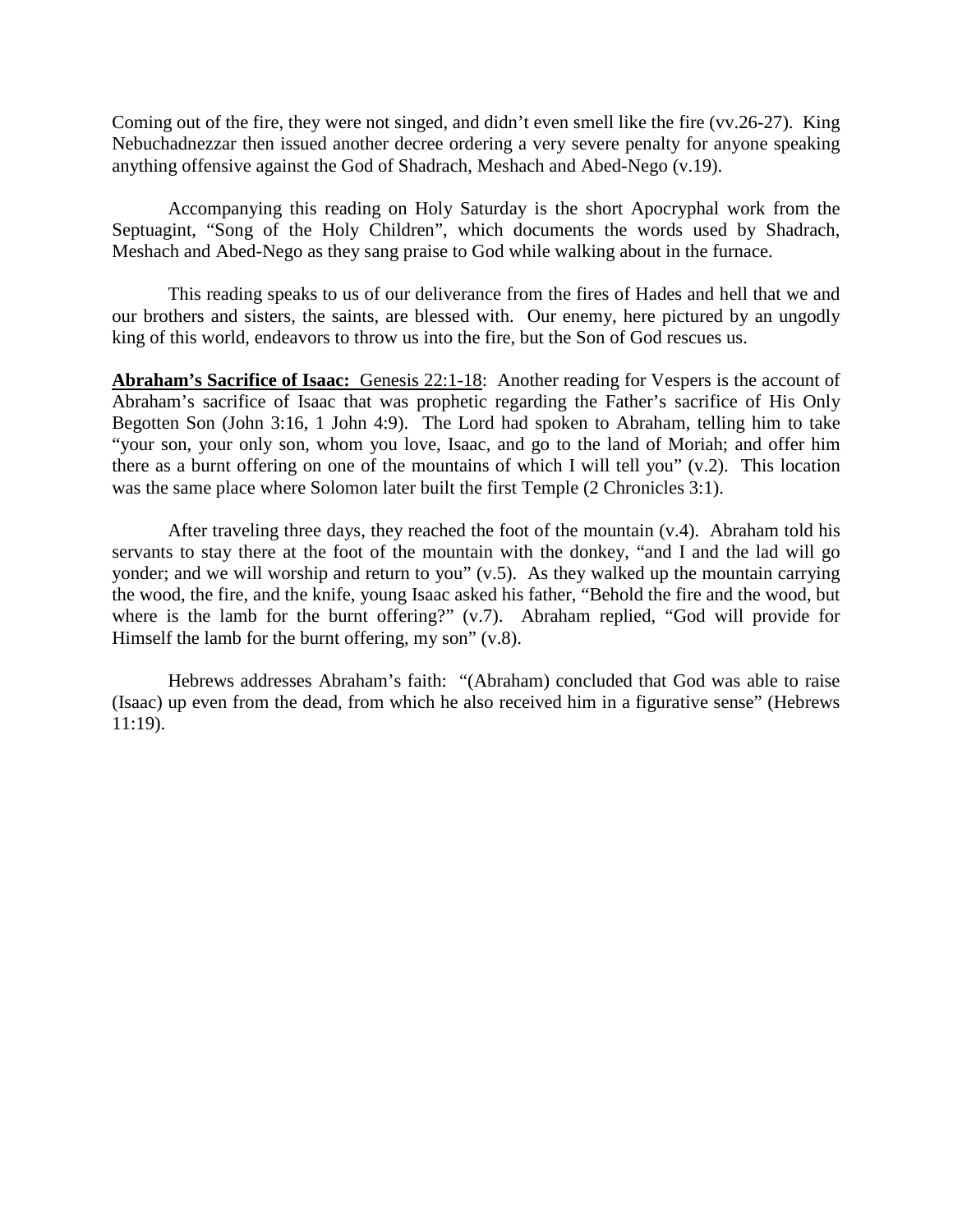## **DELIVERANCE**

#### **Epistle: Romans 6:3-12**

The Epistle lesson for Holy Saturday also emphasizes deliverance:

- We were baptized into Christ's death  $(v.3)$
- We were buried with Him through baptism into death (v.4)
- Just as Christ was raised, so we should walk in newness of live  $(v.4)$
- If we were united in the likeness of His death, so we shall be in His resurrection  $(v.5)$
- We are no longer slaves of  $sin(v.6)$
- Death no longer has dominion over Him  $(v.9)$
- Likewise we are dead to sin and alive to God in Christ Jesus  $(v.11)$

In the Scriptures, Egypt is often used figuratively as a model of slavery and sin. For example, the Lord delivered Israel from "the house of slavery" (Deuteronomy 5:6, 7:8; Exodus 20:2). And Moses chose to suffer affliction with the people of God rather than to enjoy the temporary pleasures of sin in Egypt (Hebrews 11:25). Holy Saturday speaks of us as being delivered from this slavery also.

The word in verse 5 translated *united* (Greek: *sumphutos*) means to *grow up together with* as a plant grows up together with other plants. Thus John Chrysostom explained this section as follows: "Baptism is the Cross for us. What the Cross then, and burial, is to Christ, that Baptism has been to us, even if not in the same respects. For He died Himself and was buried in the Flesh, but we have done both to sin. Wherefore, he (Paul) does not say, planted together (i.e. united) in His death, but in *the likeness of His death*. For both the one and the other is a death, but not of the same subject. The one is of the Flesh, that of Christ; the other is of sin, which is our own.....Do you believe that Christ died, and that He was raised again? Believe then the same of yourself" (Homily x on Romans 6).

Chrysostom said that there are actually two deaths for us involved here. "The one is done by Christ in Baptism, and the other it is our duty to effect by earnestness afterwards. For that our former sins were buried came of His gift. But the remaining death to sin after baptism must be the work of our own earnestness; however, we find God here also giving us large help (Homily xi on Romans 6).

#### **Old Testament Readings on Resurrection**

As with the Epistle lesson, there are a number of Old Testament readings for Holy Saturday Vespers dealing with various aspects of the Resurrection.

Copyright © Mark Kern 1998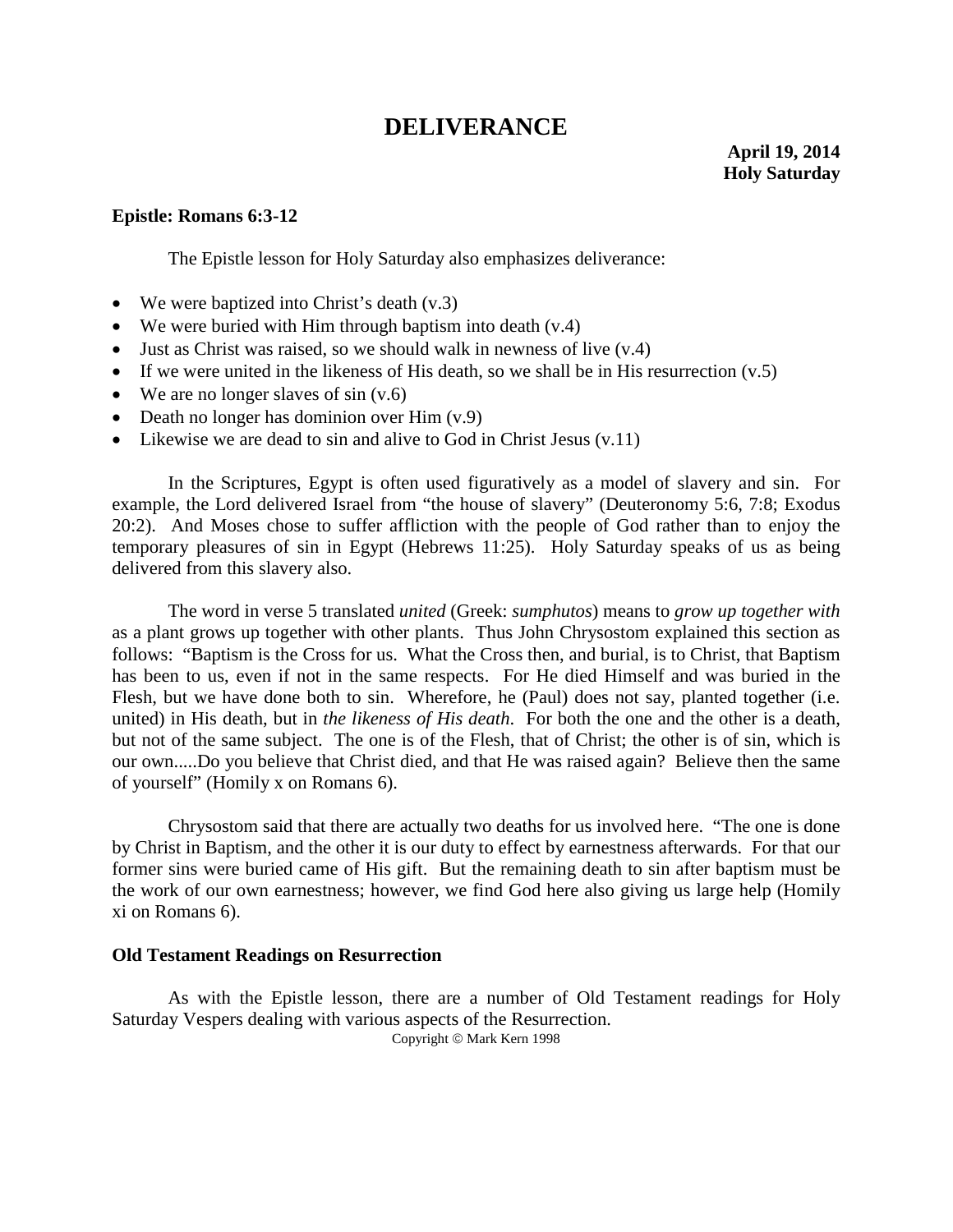## **The New Covenant: Jeremiah 31:31-34:**

When the Lord instituted "The Lord's Supper", He said, "For this is My blood of the New Covenant"... "I will not drink of this fruit of the vine from now on until that day when I drink it new with you in My Father's Kingdom" (Matthew 26:28-29, Mark 14:24-25, Luke 22:20).

The New Covenant was prophesied by Jeremiah and Jeremiah's words were quoted verbatim in Hebrews 8. The basic tenets of the New Covenant are:

- The Lord will put His Laws in their mind and write them on their heart (Jeremiah 31:33, Hebrews 8:10)
- He will be their God and they will be His people (Jeremiah 31:33, Hebrews 8:10)
- No one will need to be taught; all will know the Lord (Jeremiah 31:34, Hebrews 8:11)
- He will forgive them and remember their sin no more (Jeremiah 31:34, Hebrews 8:12)

These tenets of the New Covenant are present and available now, but as a foretaste. Since the Cup is "My blood of the New Covenant" (Matthew 26:28), we participate in the New Covenant as we participate in the Lord's Supper by faith. Thus we participate in the Messianic banquet of the Body of Christ. For one to avoid participation in the Lord's Supper is to exclude himself from the New Covenant. The Lord's Supper has always been the central focus of the Orthodox worship.

### **Judgment is Removed: Zephaniah 3:8-15**:

The writings of Zephaniah have mixed images of the First and Second Coming of Christ. Some of the things concerning the First Coming are:

- He will give His people purified lips to call on the Name of the Lord  $(v.9)$
- My worshippers will bring My offerings (v.10)
- No one will feel shame  $(v.11)$
- His people will be humble and lowly, and will take refuge in the Name of the Lord (v.12)
- There will be no lies or deceit in their mouth  $(v.13)$
- The judgments against them will be taken away  $(v.15)$

This does not mean that every Christian for the last 2,000 years has always spoken the truth, been humble, etc. There have been many that have come to the Lord's Supper unworthily. And Jesus even served the cup to Judas, knowing that he would soon betray Him (Luke 22:19- 23). However, Paul warned that "he who eats and drinks (of the Lord's Supper) in an unworthy manner eats and drinks judgment to himself, not discerning the Lord's Body (1 Corinthians 11:29).

### **Passover in the Promised Land: Joshua 5:10-15**

As Joshua led the people into the Promised Land, the Lord spoke to him saying, "Today I have rolled away the reproach of Egypt from you" (v.9). As they celebrated their first Passover in the Promised Land, the manna ceased as suddenly as it started (v.12).

About this time, Joshua was by Jericho preparing for the siege of the city; no one went in or out of Jericho (v.13, 6:1). While there, Joshua looked up and saw a man standing opposite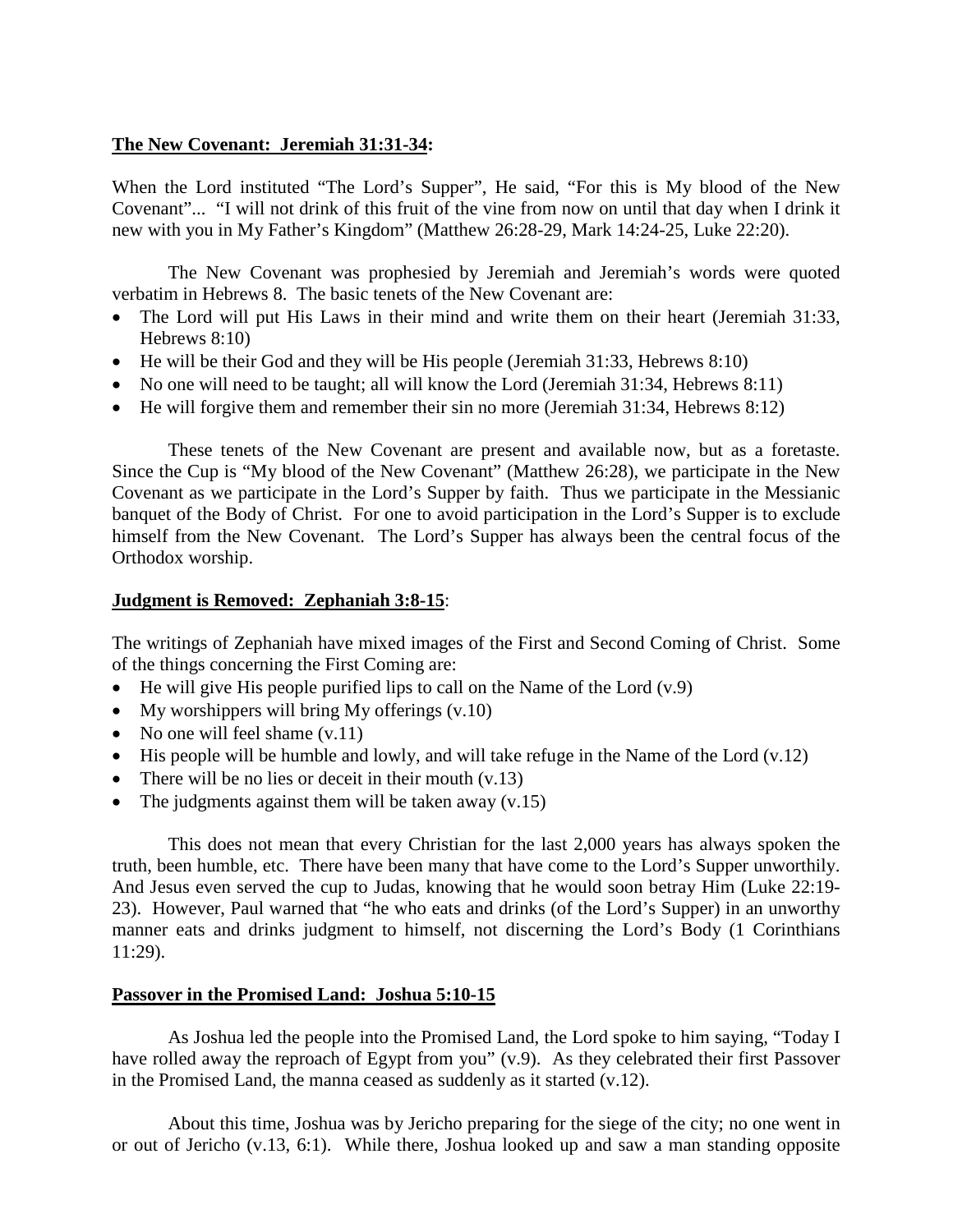him, sword in hand. Joshua went to him and asked: "Are you for us or for our adversaries?" (v.13). The man said, "No, rather I indeed come now as captain of the host of the Lord". Joshua fell on his face and said, "What has my Lord to say to His servant?" The man said, "Remove your sandals from your feet for the place where you are standing is holy" (vv.14-15).

Manna was God's special provision to get His people through the wilderness (Exodus 16:35, Numbers 11:7). Jesus called the manna "bread from heaven" and said that the "true bread from heaven is He who comes down from heaven and gives life to the world" (John 6:32-33). He then went on to say that "I am the living bread which came down from heaven. If anyone eats of this bread, he will live forever; and the bread that I shall give is My flesh, which I shall give for the life of the world" (John 6:51). Here He is speaking of the Lord's Supper, which is God's special provision for the wilderness of this life.

Once we have arrived in the Promised Land at the Second Coming, the manna will not be necessary and we will drink of the fruit of the vine new with our Lord (Matthew 26:29). At that time, everyone will know the Lord (Jeremiah 31:34), and everywhere will be holy ground. And we will all join the saints and angels in worshipping the captain of the host of the Lord.

## **The Favorable Year of the Lord: Isaiah 61:1-9:**

This passage begins speaking of Christ's first coming and transitions to His second coming. Early in His three year ministry, Jesus read this passage for the Public Reading of the Scriptures during the Synagogue worship in Nazareth (Luke 4:16-19). After reading it, He proclaimed, "Today this Scripture is fulfilled in your hearing" (Luke 4:21). However, this was too much for Nazareth and they tried to throw the Lord off a cliff (Luke 4:29).

This passage is messianic throughout (*Messiah* means *anointed one*): "The Spirit of the Lord God is upon Me because the Lord has anointed Me..." (v.1). In this passage, Messiah will:

- Bring the Gospel to the afflicted
- Heal the broken hearted
- Proclaim liberty to captives
- Restore the sight of the blind (LXX)
- Proclaim the favorable year of the Lord
- Proclaim the day of God's vengeance
- Comfort all who mourn
- The people of God will rebuild the ancient ruined cities
- Gentiles will be their servants
- They will be priests of the Lord
- They will eat the strength of the Gentiles (LXX)
- They will inherit the land a second time, and everlasting joy shall be upon their heads (LXX)
- There will be no shame or humiliation.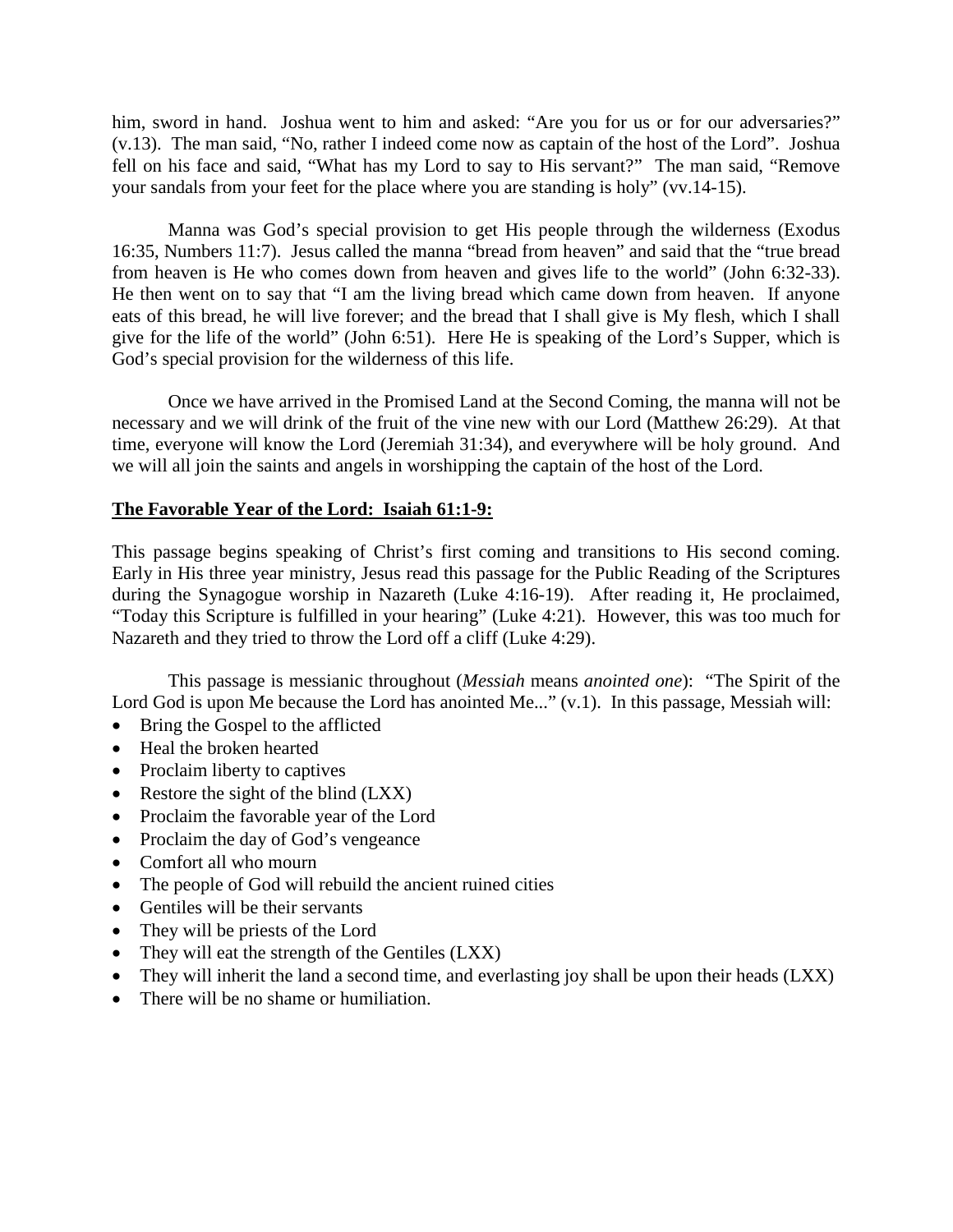### **A Call for the Lord's Return - Isaiah 63:11-64:5:**

In this passage, the people of God recall the days of old when Moses led His people out of Egypt. The imagery refers to the Lord as "His Glorious Arm" which went "at the right hand of Moses who divided the waters before them to make for Himself an everlasting Name" (v.12). The writer refers to the Lord as "our Father" (v.16), even though "Abraham does not know us and Israel does not recognize us". Those who are expected to know God don't recognize the prophet as one of them. The prophet was asking the Lord to straighten this out.

In his downcast state, he asks that the Lord would "rend the heavens and come down that the mountains might quake at His Presence (64:1); and as fire kindles brushwood, to make His Name known to His adversaries. This is where the Church is now. The Lord will remember those who work righteousness and who remember His ways (v.5).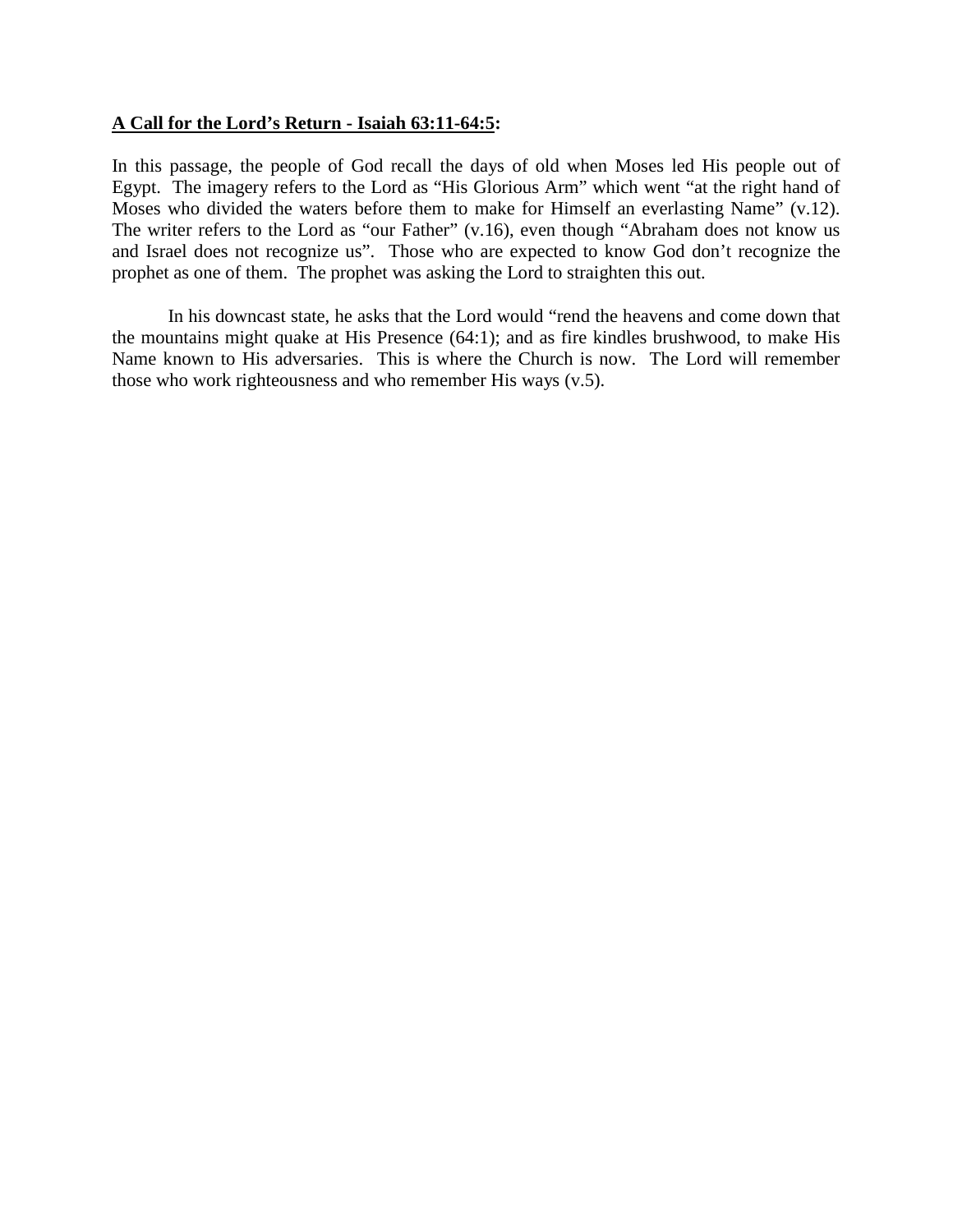## **RESURRECTION OF THE DEAD The Descent into Hell**

**April 19, 2014 Holy Saturday**

#### **Gospel: Matthew 28:1-20**

On the 3rd Sunday of Pascha two weeks from today, the Gospel lesson is the parallel account of the Resurrection from Mark 15:43-16:8. There the focus is on the role of the Myrrh-Bearing Women at the Cross, the Tomb, etc., and the sequence of events at the Tomb. Therefore we will not cover that aspect of the Gospel lesson here.

The use of this Gospel lesson for Holy Saturday takes on a more global perspective than just a remembering of the historical events of that Sunday morning. First, the Gospel lesson describes the events of Sunday morning, yet it is used in anticipation of that on Holy Saturday. Second, the Gospel lesson concludes with the Lord's commission to evangelize the earth. Thus Holy Saturday deals not just with the events, but with the longer term implications of the events.

#### **The Descent Into Hell: Perspective of the Church Fathers**

Athanasius of Alexandria noted<sup>[2](#page-9-0)</sup> the perspective present: while Christ's body was lying in the tomb, He went to preach to the spirits in Hades. His body, Joseph wrapped in a linen cloth, and laid it away at Golgotha. Thus it is shown to all that the Body was not the Word, but the Body of the Word. It was this that Thomas handled when it had risen from the dead. It was in this Body that Thomas saw the print of the nails, which the Word Himself had undergone; though He was able to prevent it, He did not do so. On the contrary, the incorporeal Word made His own the properties of the Body, as being His own Body. The Word was not changed into flesh and bones, as some heretics claimed. If it was, there would be no need for a tomb, for the Body would have descended into Hades leaving the tomb empty.

Ignatius of Antioch stated<sup>[3](#page-9-1)</sup> that Jesus' passion was exhibited to creatures in heaven, creatures on earth and creatures under the earth. We often overlook the last of these.

"Jesus was truly begotten of God and of the Virgin, but not after the same manner. For God and man are not the same. He truly assumed a body; for 'the Word was made flesh' (John 1:14) and lived upon earth without sin. For says He, 'Which of you convicts me of sin? (John 8:46) He really both ate and drank. He was crucified and died under Pontius Pilate. He really, and not in appearance only<sup>[4](#page-9-2)</sup>, was crucified, and died, in the sight of beings in heaven, beings on earth, and beings under the earth. By those in heaven I mean such as are possessed of incorporeal natures; by those on earth, I mean the Jews and Romans, and such Copyright © Mark Kern 1998

persons as were present at that time when the Lord was crucified. By those under the earth, I mean the multitude that arose along with the Lord. For says the Scripture, 'Many bodies of the saints who had fallen asleep were raised'

<span id="page-9-2"></span><span id="page-9-1"></span>

<span id="page-9-0"></span><sup>&</sup>lt;sup>2</sup> Athanasius of Alexandria, "Letter to Epictetus", LIX, 5, <u>Personal Letters</u>.<br><sup>3</sup> Ignatius of Antioch, <u>To the Trallians</u>, Chapter 9.<br><sup>4</sup> The Arch Heretic Simon Magus was the first to proclaim that Jesus only appeared really. Some of Simon's followers also proclaimed this false idea. By the end of the 1<sup>st</sup> Century, when Ignatius wrote his letters, this was a big issue.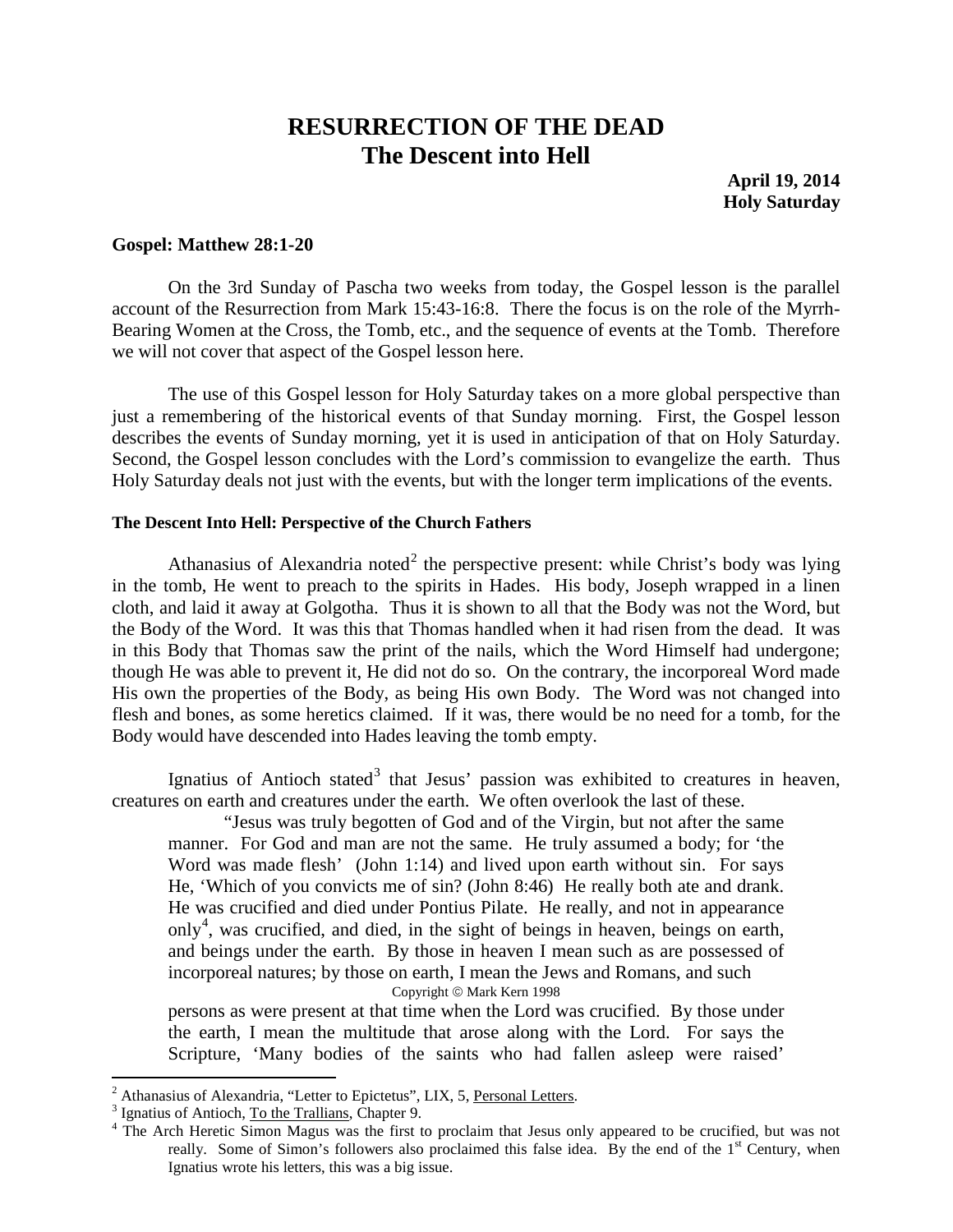(Matthew 27:52), their graves being opened. He descended into Hades alone, but He arose accompanied by a multitude; He tore apart that means of separation which had existed from the beginning of the world, and has broken down the middle wall of separation" (Ephesians 2:14).

Rufinus of Aquilea, in his Commentary on the Apostles' Creed, summarized<sup>[5](#page-10-0)</sup> what the Scripture says of Christ's descent into hell.

"That He descended into hell is also evidently foretold in the Psalms, where it is said, 'You have brought Me down to the dust of death' (Psalm 22:15 LXX). And again, 'What profit is there in My blood, when I go down to the pit?' (Psalm 30:9) And again, 'I am stuck fast in deep mire, and there is no standing' (Psalm 69:2 LXX). Moreover, John the Baptist said, 'Are You the Coming One (into hell, without doubt), or do we look for another?' (Luke 7:20) Peter also said that 'Christ being put to death in the flesh, but made alive by the Spirit, by whom also He went and preached to the spirits in prison, who formerly were disobedient in the days of Noah' (1 Peter 3:18-20); where also what He did in hell is declared. Moreover, the Lord says by the Prophet, as though speaking of the future, 'You will not leave my soul in hell, neither will You allow Your Holy One to see corruption' (Psalm 16:10 LXX). Again, in prophetic language, he speaks of the descent into hell as actually fulfilled, 'O Lord, You have brought up my soul from Hades. You have delivered me from among them that go down to the pit' (Psalm 30:3 LXX).

"We speak of the nether world of the dead and the heavenly realm of the angels, because we are bounded by the limits of the body prescribed to us. But to God, Who is present everywhere and absent nowhere, what is the nether world and what is the heavenly realm? The flesh which had been deposited in the sepulcher, is raised, that might be fulfilled which was spoken by the Prophet, 'You will not allow Your Holy One to see corruption' (Psalm 16:10 LXX). He returned a victor from the dead, leading with Him the spoils of hell. He led forth those who were held in captivity by death, as He Himself had foretold, when He said, 'When I am lifted up from the earth, I will draw all peoples to Myself' (John 12:32). To this the Gospel bears witness, when it says, 'The graves were opened, and many bodies of saints who had fallen asleep were raised; and coming out of the graves after His resurrection, they went into the Holy City and appeared to many' (Matthew 27:52-53). That city is the one of which the Apostle says, 'The Jerusalem above is free, which is the mother of us all' (Galatians 4:26). He says again to the Hebrews, 'It was fitting for Him, for whom *are* all things and by whom *are* all things, in bringing many sons to glory, to make the Captain of their salvation perfect through sufferings' (Hebrews 2:10). Sitting on the right hand of God in the highest heavens, He placed there that human flesh, made perfect through sufferings, which had fallen to death by the lapse of the first man, but was now restored by the virtue of the Resurrection. Therefore the Apostle says, 'Who has raised us up together and made us sit together in the heavenly places in Christ Jesus' (Ephesians 2:6). For He was the potter, 'The vessel which he was making with his hands fell. So he made it again into another vessel, as it seemed good to him to make *it*' (Jeremiah 18:4 LXX). It seemed good to Him that the mortal and corruptible body, which He had assumed, which was raised from the rocky

<span id="page-10-0"></span> <sup>5</sup> Rufinus of Aquilea, Commentary on the Apostles' Creed, 28-30.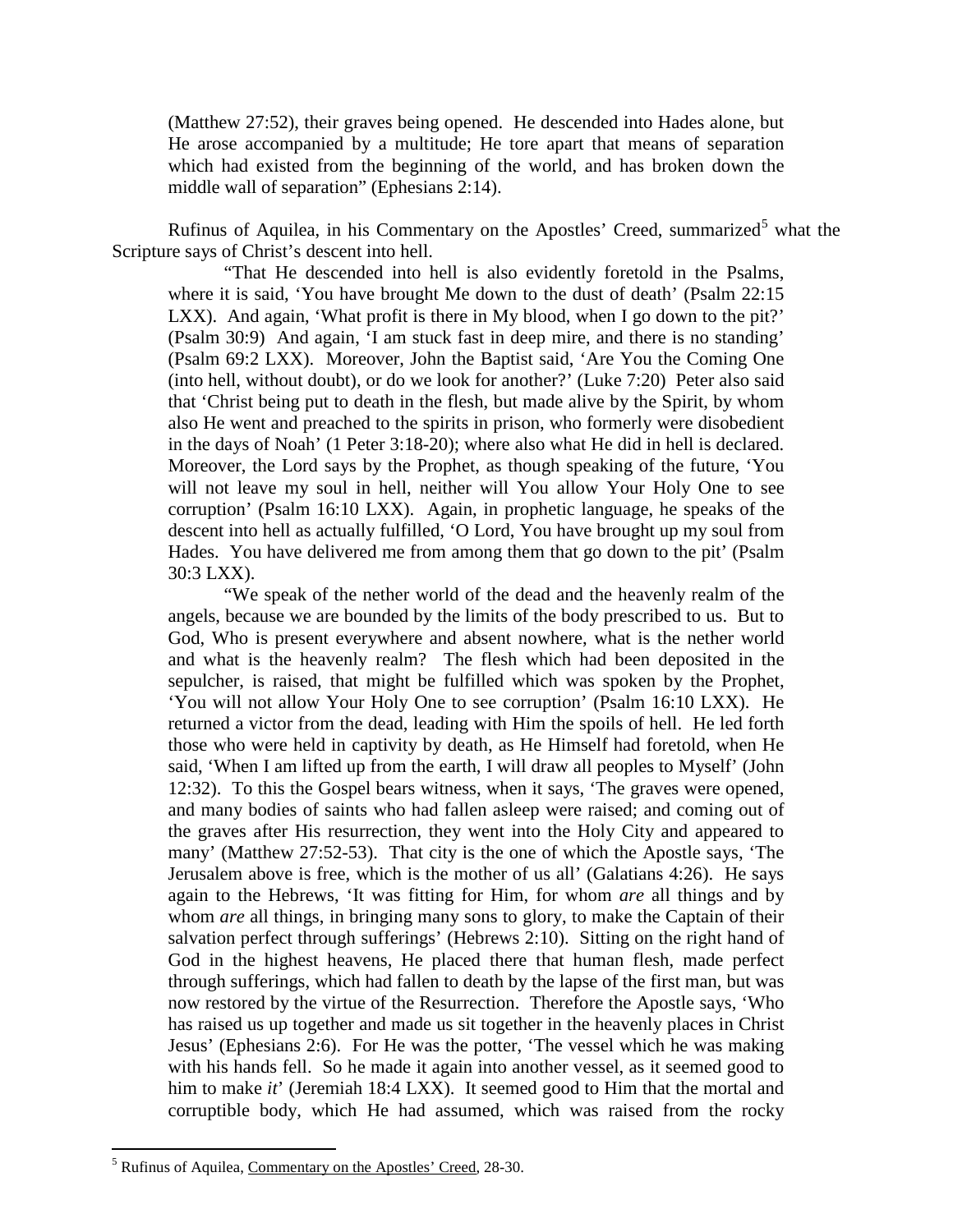sepulcher and rendered immortal and incorruptible, He should now place not on the earth but in heaven, and at His Father's right hand. The Scriptures of the Old Testament are full of these mysteries. No Prophet, no Lawgiver, no Psalmist is silent, but almost every one of the sacred pages speaks of them. It seems superfluous, therefore, to linger in collecting testimonies; yet we will cite a few, for those who desire to drink more deeply from the well springs of the divine volumes themselves."

"It is said, 'I lay down and slept; I awaked; for the Lord will help me' (Psalm 3:5 LXX). Again, 'Because of the misery of the poor, and because of the sighing of the needy, now will I arise, said the Lord' (Psalm 12:5 LXX). And in another place, 'You have turned and made me alive, and brought me again out of the depths of the earth' (Psalm 71:20 LXX). He is most evidently spoken of, 'I have been reckoned with them that go down to the pit; I became as a man without help; free among the dead' (Psalm 88:4-5 LXX). It is not said 'a man', but 'as a man'. In that He descended into hell, He was 'as a man'; but He was 'free among the dead', because He could not be detained by death. Therefore in the one nature the power of human weakness, in the other the power of divine majesty is exhibited. Hosea also speaks most clearly of the third day, 'After two days He will heal us; on the third day we shall arise, and live before Him' (Hosea 6:2) LXX). This he says in the person of those who, rising with Him on the third day, are recalled from death to life. They are the same persons who say, 'On the third day we shall live before Him, and shall know Him'. But Isaiah says plainly, 'Who brought up from the dead the great Shepherd of the sheep' (Hebrews 13:20, Isaiah 63:11). The women saw His Resurrection, while the Scribes and Pharisees and the people disbelieved. This Isaiah foretold, 'Come here, you women that come from a vision; for it is a people of no understanding' (Isaiah 27:11 LXX). The women who went to the sepulcher after the Resurrection, and sought Him without finding, as Mary Magdalene, who came to the sepulcher before it was light, said, weeping, to the angels who were there, 'They have taken away the Lord, and I don't know where they have laid Him' (John 20:13). Even this is foretold, 'On my bed I sought him whom my soul loves; I sought him, but found him not' (Song of Solomon 3:1 LXX). Of those who found Him, and held Him by the feet (Matthew 28:9), it is foretold, in the same book, 'I found him whom my soul loves; I held him, and did not let him go'" (Song of Solomon 3:4 LXX).

Tertullian also pointed out<sup>[6](#page-11-0)</sup> how the Scriptures spoke in great detail about the scene at the Tomb after the Resurrection.

It was very fitting that the man who buried the Lord should thus be noticed in prophecy, and thenceforth be 'blessed'; since prophecy does not omit the pious office of the women who resorted before daybreak to the sepulcher with the spices which they had prepared (Luke 24:1). For of this incident Hosea said, 'Then shall they seek My face. In their affliction they will seek Me early, saying, let us go, and return to the Lord our God; for He will heal us; He will smite, and bind us up. After two days He will heal us. On the third day we shall arise, and live before Him, and shall know Him' (Hosea 5:15-6:2 LXX). For who can refuse to believe that these words often revolved in the thought of those women between the sorrow of that desertion, with which at present they seemed to

<span id="page-11-0"></span> <sup>6</sup> Tertullian, Five Books Against Marcion, II, ii, 4, 43.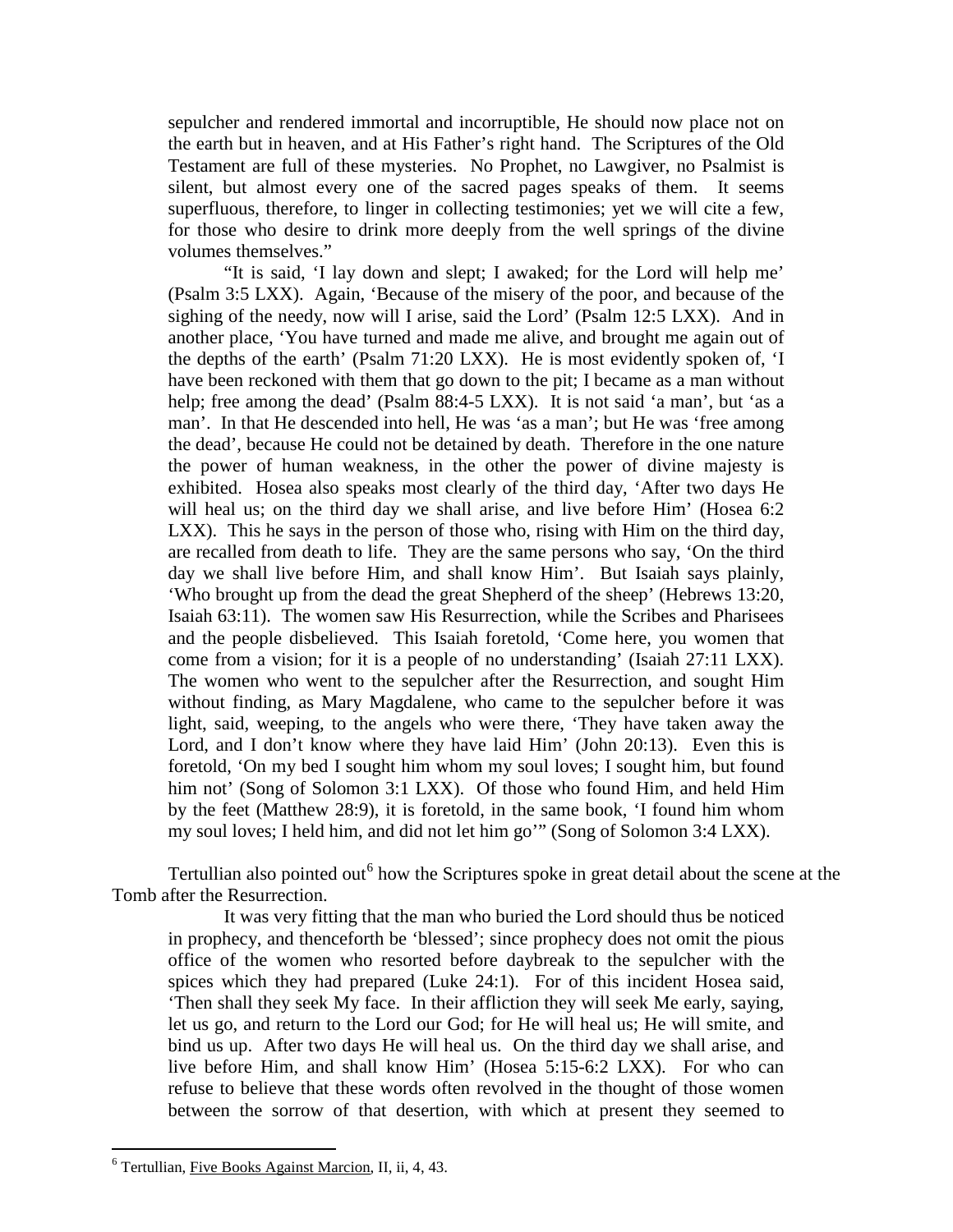themselves to have been smitten by the Lord, and the hope of the Resurrection itself, by which they rightly supposed that all would be restored to them? But when 'they didn't find the body of the Lord Jesus' (Luke 24:3), 'His burial shall be in peace; He has been removed out of the way' (Isaiah 57:2 LXX). 'Two angels however, appeared there' (Luke 24:4). Just so many honorary companions were required by the word of  $God^7$  $God^7$ , which usually prescribes 'two witnesses'. Moreover, the women, returning from the sepulcher, and from this vision of the angels, were foreseen by Isaiah, when he says, 'Come, you women, who return from the vision' (Isaiah 27:11 LXX); that is, 'come', to report the Resurrection of the Lord. It was well, however, that the unbelief of the disciples was so persistent, in order that to the last we might consistently maintain that Jesus revealed Himself to the disciples as none other than the Christ of the prophets.

Cyril of Jerusalem, speaking at the Church of the Resurrection, which was built over the tomb where Christ was buried, compared<sup>[8](#page-12-1)</sup> some of the words of the Prophets with the events at the Resurrection. Not only did Christ raise the dead with Himself, but the Old Testament foresaw this.

"A garden was the place of His Burial, and a vine was planted there; He had said, 'I am the vine!' (John 15:1) He was planted in the earth in order that the curse which came because of Adam might be rooted out. The earth was condemned to thorns and thistles (Genesis 3:18); the true Vine sprang up out of the earth, that the saying might be fulfilled, 'Truth sprang up out of the earth, and righteousness looked down from heaven' (Psalm 85:11). And what will He that is buried in the garden say? 'I have gathered My myrrh with My spices': and again, 'Myrrh and aloes, with all chief spices' (Song of Solomon 4:14, 5:1). Now these are the symbols of the burying; and in the Gospels it is said, 'The women came to the sepulcher bringing the spices which they had prepared' (Luke 24:1); 'Nicodemus also brought a mixture of myrrh and aloes' (John 19:39). And farther on it is written, 'I ate My bread with My honey' (Song of Solomon 5:1 LXX); the bitter before the Passion, and the sweet after the Resurrection. After He rose, He entered through closed doors; but they didn't believe that it was He; for they supposed that they saw a spirit (Luke 24:37). But He said, 'Handle Me and see' (Luke 24:39). Put your fingers into the print of the nails, as Thomas required (John 20:27). And while they yet disbelieved for joy, and wondered, He said unto them, 'Have you here anything to eat?' And they gave Him a piece of a broiled fish and honeycomb (Luke 24:42). Do you see how it is fulfilled, 'I ate My bread with My honey?"

"Before He entered through the closed doors, those noble and brave women sought the Bridegroom. They came to the sepulcher, and sought Him Who had been raised; the tears were still dropping from their eyes, when they ought rather to have been dancing with joy for Him that had risen. Mary came seeking Him, and didn't find Him; she heard from the Angels, and afterwards saw the Christ. These things had also been written, 'On my bed I sought him whom my soul loves; I sought him, but found him not' (Song of Solomon 3:1 LXX). Mary came while it was yet dark and said, 'They have taken away my Lord, and I don't know where they have laid Him' (John 20:2, 13). The Angels cured the

<span id="page-12-0"></span><sup>&</sup>lt;sup>7</sup> Deuteronomy 17:6, 19:15; Matthew 18:16; 2 Corinthians 13:1.

<span id="page-12-1"></span><sup>8</sup> Cyril of Jerusalem, Catechetical Lectures, XIV, 11-14.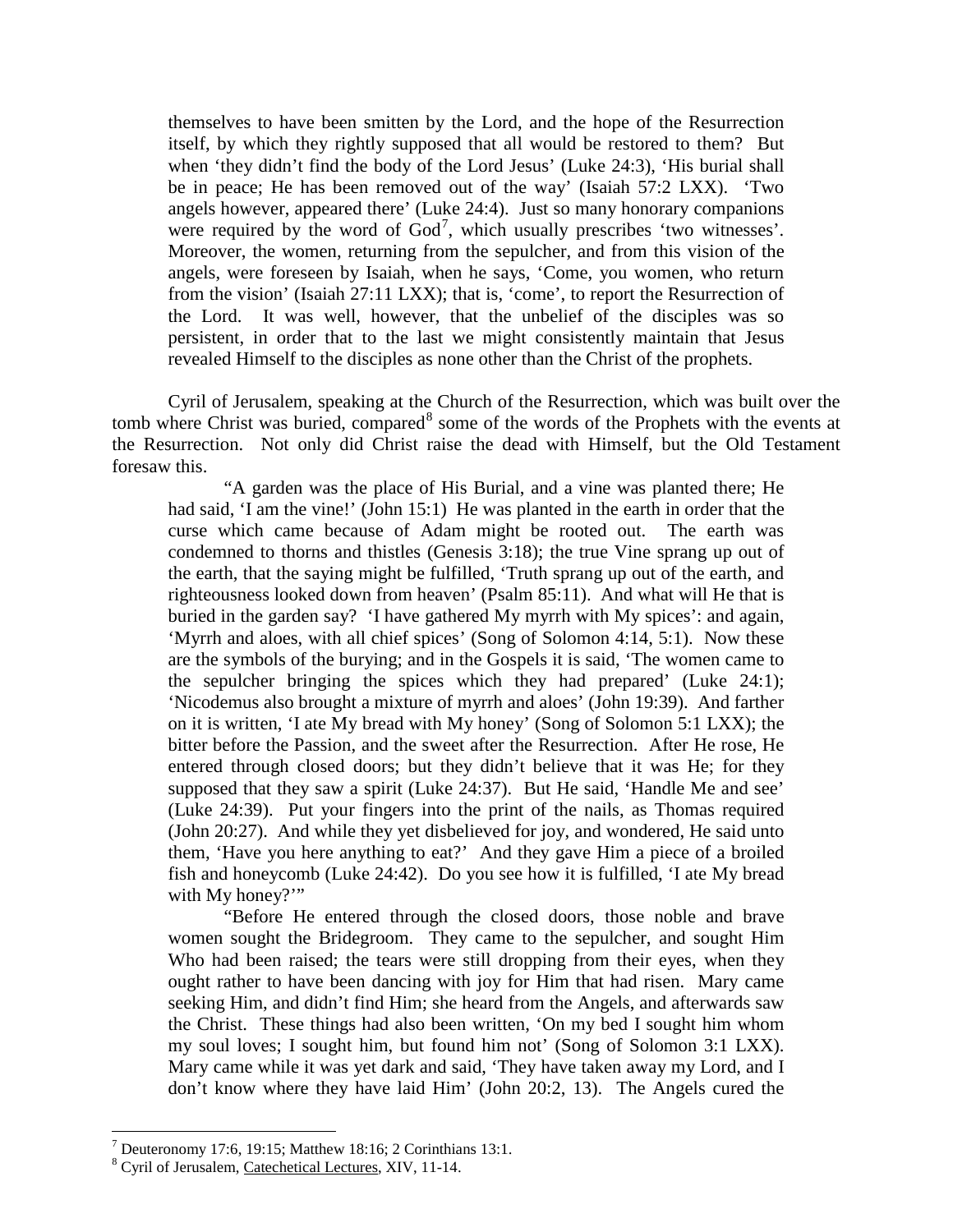lack of knowledge; for they said, 'Why do you seek the living among the dead?' (Luke 24:5) He not only rose, but also took the dead with Him when He rose (Matthew 27:52). But Mary didn't know this, and in her person the Song of Solomon said to the Angels, 'Have ye seen him whom my soul loves? *It was* as a little *while* after I parted from them, (that is, from the two Angels), that I found him whom my soul loves: I held him, and did not let him go'" (Song of Solomon 3:3-4 LXX).

"After the vision of the Angels, Jesus came as His own Herald, 'Jesus met them, saying, All hail! and they came and took hold of His feet' (Matthew 28:9). They took hold of Him, that it might be fulfilled, 'I will hold Him, and will not let Him go'. Though the woman was weak in body, her spirit was strong. He was dead, whom they sought, yet the hope of the Resurrection was not quenched. The Angel said to them again, 'Fear not' (Matthew 28:5); as for the soldiers, let them be afraid, that, taught by experience, they may bear witness and say, 'Truly this was the Son of God' (Matthew 27:54). But you should not be afraid, 'for perfect love casts out fear' (1 John 4:18). They departed with joy, yet full of fear. This was also written, 'Serve the Lord with fear, and rejoice in Him with trembling' (Psalm 2:11 LXX); rejoice, because of the risen Lord; but with trembling, because of the earthquake, and the Angel, who appeared as lightning."

"Though the Chief Priests and Pharisees sealed the tomb; yet the women saw Him, who was risen. Isaiah, knowing the feebleness of the Chief Priests, and the women's strength of faith, said, 'Come, you women, who return from the vision; for the people has no understanding' (Isaiah 27:11 LXX); the Chief Priests lack understanding, while women are eyewitnesses. When the soldiers came into the city to the Chief Priests, and told them all that had happened, the Chief Priests said to them, 'Say 'His disciples came by night, and stole Him away while we slept' (Matthew 28:13). Well did Isaiah foretell this, 'But tell us, and relate to us another deceit' (Isaiah 30:10 LXX). For a gift of money, they persuaded the soldiers; but they do not persuade the kings of our time. The soldiers surrendered the truth for silver; but the kings of this day have built this holy Church of the Resurrection of God our Savior, inlaid with silver and wrought with gold, in which we are assembled; and embellished it with the treasures of silver, gold and precious stones. 'And if this comes to the governor's ears', they say, 'we will persuade him' (Matthew 28:14). Though you persuade the soldiers, yet you will not persuade the world; for why were Peter's guards condemned, when he escaped out of the prison (Acts 12:19), yet they who watched Jesus Christ were not condemned? Sentence was pronounced by Herod on those who watched Peter, for they were ignorant and had nothing to say for themselves; while those, who watched Jesus, had seen the truth, and concealed it for money, but were protected by the Chief Priests. Nevertheless, though only a few of the Jews were persuaded at the time, the world became obedient. Those who hid the truth were themselves hidden; but they who received it were revealed by the power of the Savior, who not only rose from the dead, but also raised the dead with Himself. And in the person of these the Prophet Hosea says plainly, 'After two days He will heal us; on the third day we shall arise, and live before Him'" (Hosea 6:2  $LXX$ ).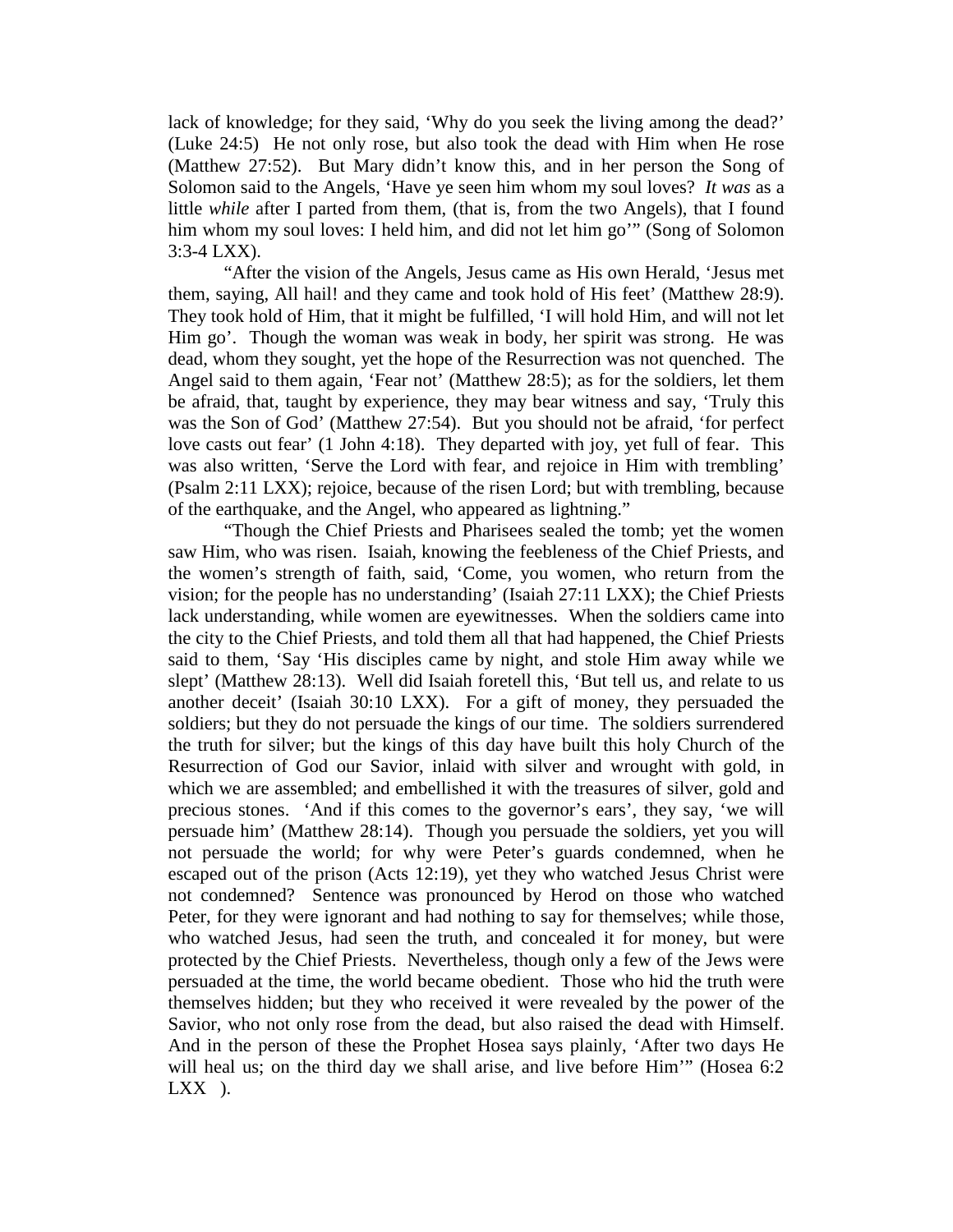Clement of Alexandria devoted<sup>[9](#page-14-0)</sup> a chapter of his 'Stromata' to showing that the Gospel was preached to both Jews and Gentiles in Hades. Christ did this when He descended into hell; the Prophets foretold this, and the Apostles continued the preaching after their deaths.

"The Lord preached the Gospel to those in Hades. The Scripture says, 'Hades says to Destruction<sup>[10](#page-14-1)</sup>, We have not seen His form, but we have heard His voice' (Job 28:22). Plainly it is not the place, which heard the voice, but those who have been put in Hades, and have abandoned themselves to destruction, as persons who have thrown themselves voluntarily from a ship into the sea. They are those that hear the Divine power and voice. For who in his senses can suppose the souls of the righteous and those of sinners in the same condemnation, charging Providence with injustice?"

"The Scriptures show that. the Lord preached the Gospel to those that perished in the flood, or rather had been imprisoned, who formerly were disobedient in the days of Noah (1 Peter 3:19-20). It has been shown also, in the second book of the Stromata<sup>[11](#page-14-2)</sup>, that the Apostles, following the Lord, preached the Gospel to those in Hades. For it was requisite that as here, so also there, the best of the disciples should be imitators of the Master; so that He should bring to repentance those belonging to the Hebrews, and they the Gentiles. That is, those who had lived in righteousness according to the Law, who had ended life not perfectly, but sinfully, should have an opportunity to repent. For it was suitable to the divine administration, that those possessed of greater worth in righteousness, and whose life had been pre-eminent, on repenting of their transgressions, though found in another place, yet being confessedly of the number of the people of God, should be saved, each one according to his individual knowledge."

"Christ also exerts His might because it is His work to save; which He did by drawing to salvation those who became willing, by the preaching of the Gospel, to believe on Him, wherever they were. If the Lord descended to Hades for no other end but to preach the Gospel, it was either to preach the Gospel to all or to the Hebrews only. If to all, then all who believe shall be saved, although they may be of the Gentiles, on making their profession there. God's punishments are saving and disciplinary, leading to conversion, and choosing rather the repentance than the death of a sinner (Ezekiel 18:23, 32; 33:11). Souls, darkened by passions, when released from their bodies, are able to perceive more clearly, because of their being no longer obstructed by the flesh. If, then, Christ preached only to the Jews, who lacked knowledge and faith, it is plain that, since God is no respecter of persons, the Apostles also, as here, so there preached the Gospel to those of the heathen who were ready for conversion. It is well said  $^{12}$  $^{12}$  $^{12}$  by the Shepherd, 'They went down with them therefore into the water, and again ascended. These descended alive, and again ascended alive. But those who had fallen asleep, descended dead, but ascended alive'. Further the Gospel says, 'that many bodies of those that slept arose' (Matthew 27:52), plainly as having been translated to a better state. A universal movement and translation took place through the economy of Christ" (John 5:25).

<span id="page-14-1"></span><span id="page-14-0"></span><sup>&</sup>lt;sup>9</sup> Clement of Alexandria, <u>Stromata</u>, VI, 6.<br><sup>10</sup> The Hebrew text reads, ""The Place of Ruin and Death say, 'We have heard a report about it with our ears'". The<br>LXX text reads similarly. Clement's text is slightly diffe

<span id="page-14-3"></span><span id="page-14-2"></span><sup>&</sup>lt;sup>11</sup> Clement of Alexandria, <u>Stromata</u>, II, 9.<br><sup>12</sup> Hermas (of the Seventy), <u>The Shepherd</u>, III, 16, in Roberts & Donaldson, <u>Ante-Nicene Fathers</u>, v. 2.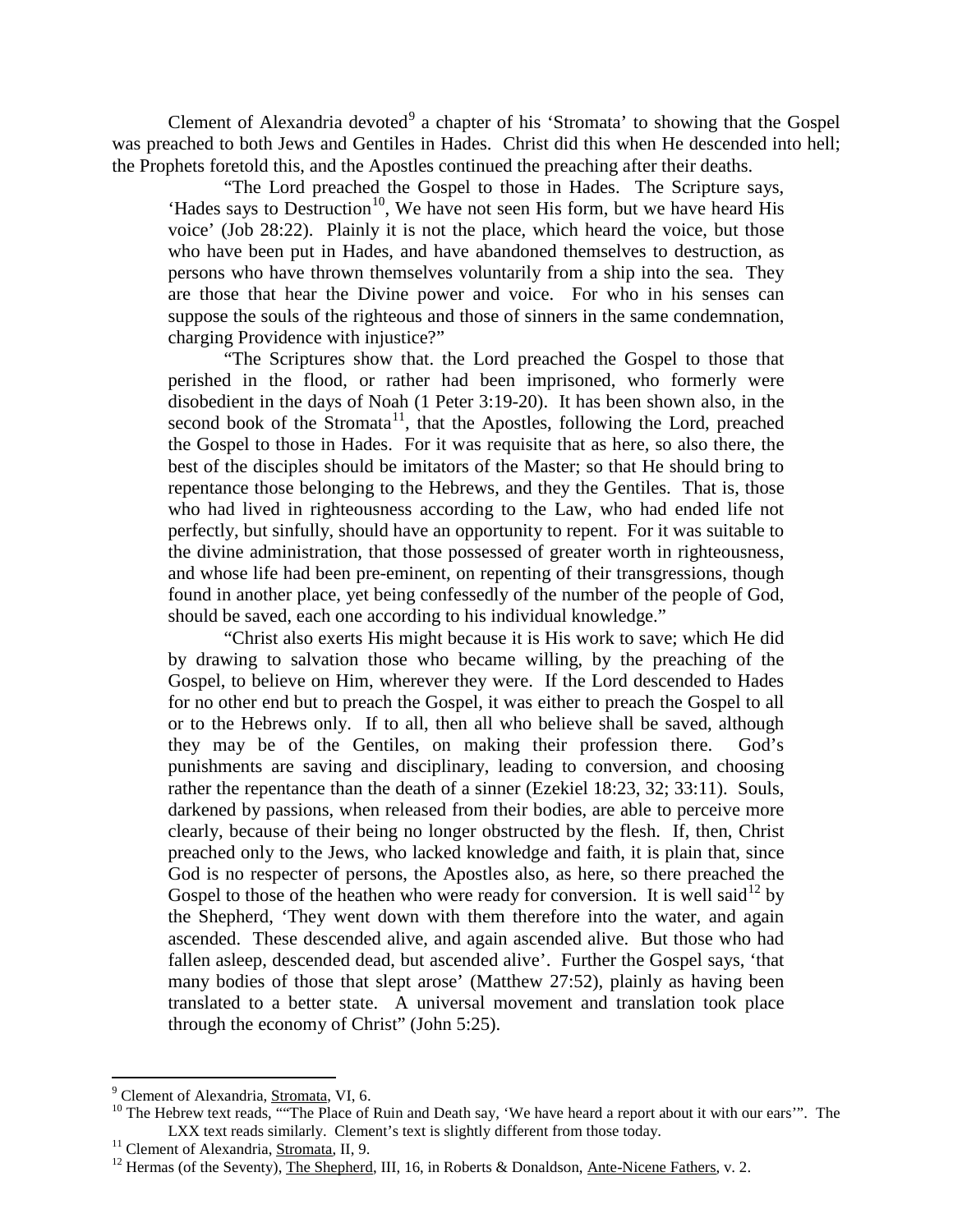"One righteous man does not differ, as righteous, from another righteous man, whether he is of the Law or a Greek. God is not only Lord of the Jews, but of all men, and more nearly the Father of those who know Him. For if to live well and according to the Law is to live, also to live rationally according to the Law is to live; and those who lived rightly before the Law were classed under faith (Romans 3:29, 10:12), and judged to be righteous, — it is evident that those, too, who were outside of the Law, having lived rightly, in consequence of the peculiar nature of the voice, though they are in Hades and in prison (1 Peter 3:19), on hearing the voice of the Lord, whether that of His own person or that acting through His Apostles, with all speed turned and believed. For we remember that the Lord is 'the power of God' (1 Corinthians 1:24), and power can never be weak."

"So I think it is demonstrated that God being good, and the Lord powerful, they save with a righteousness and equality which extend to all that turn to Him, whether here or elsewhere. The active power of God is everywhere and is always at work. Accordingly, in the Preaching of Peter<sup>[13](#page-15-0)</sup>, the Lord says to the disciples after the resurrection, 'I have chosen you Twelve disciples, judging you worthy of me', whom the Lord wished to be Apostles, having judged them faithful, sending them into the world to the men on the earth, that they may know that there is one God, showing clearly what would take place by the faith of Christ. Those who heard and believed should be saved; those who believed not, after having heard, should bear witness, having no excuse to say, 'We have not heard'".

"Did not the same dispensation occur in Hades, so that even there, all the souls, on hearing the proclamation, might either exhibit repentance, or confess that their punishment was just, because they didn't believe? There were some, who had departed before the Advent of the Lord, and did not have the Gospel preached to them, and had no ground for believing or not, to obtain either salvation or punishment. For it is not right that these should be condemned without trial, and that those alone who lived after the Advent should have the advantage of Divine righteousness. To all rational souls it was said from above, 'Whatever one of you has done in ignorance, without clearly knowing God, if, on becoming conscious, he repent, all his sins will be forgiven him' (Acts 3:17, 19; 17:30). 'For, behold', Moses said, 'I have set before your face death and life, that you may choose life' (Deuteronomy 30:15, 19). God says that He set, not that He made both, in order to give the comparison of choice. In another place He says, 'If you are willing and obedient, you shall eat the good of the land; but if you refuse and rebel, you shall be devoured by the sword; for the mouth of the Lord has spoken'" (Isaiah 1:19-20).

"David expressly says, 'Therefore my heart rejoiced, and my tongue was glad; moreover my flesh also will rest in hope. For You will not leave my soul in Hades, nor will You allow Your Holy One to see corruption. You have made known to me the ways of life; You will make me full of joy in Your presence' (Psalm 16:9-11; Acts 2:26-28). As the people of God were precious to the Lord, so also is he who is converted from the Gentiles. For rightly the Scripture says, that 'the ox and the bear shall feed together' (Isaiah 11:7 LXX). For the Jew is designated by the ox, from the animal under the yoke being reckoned clean, according to the Law. The bear designates the Gentile, which is an unclean and

<span id="page-15-0"></span><sup>&</sup>lt;sup>13</sup> This document is not in the collection of early writings in Roberts and Donaldson, Ante-Nicene Fathers.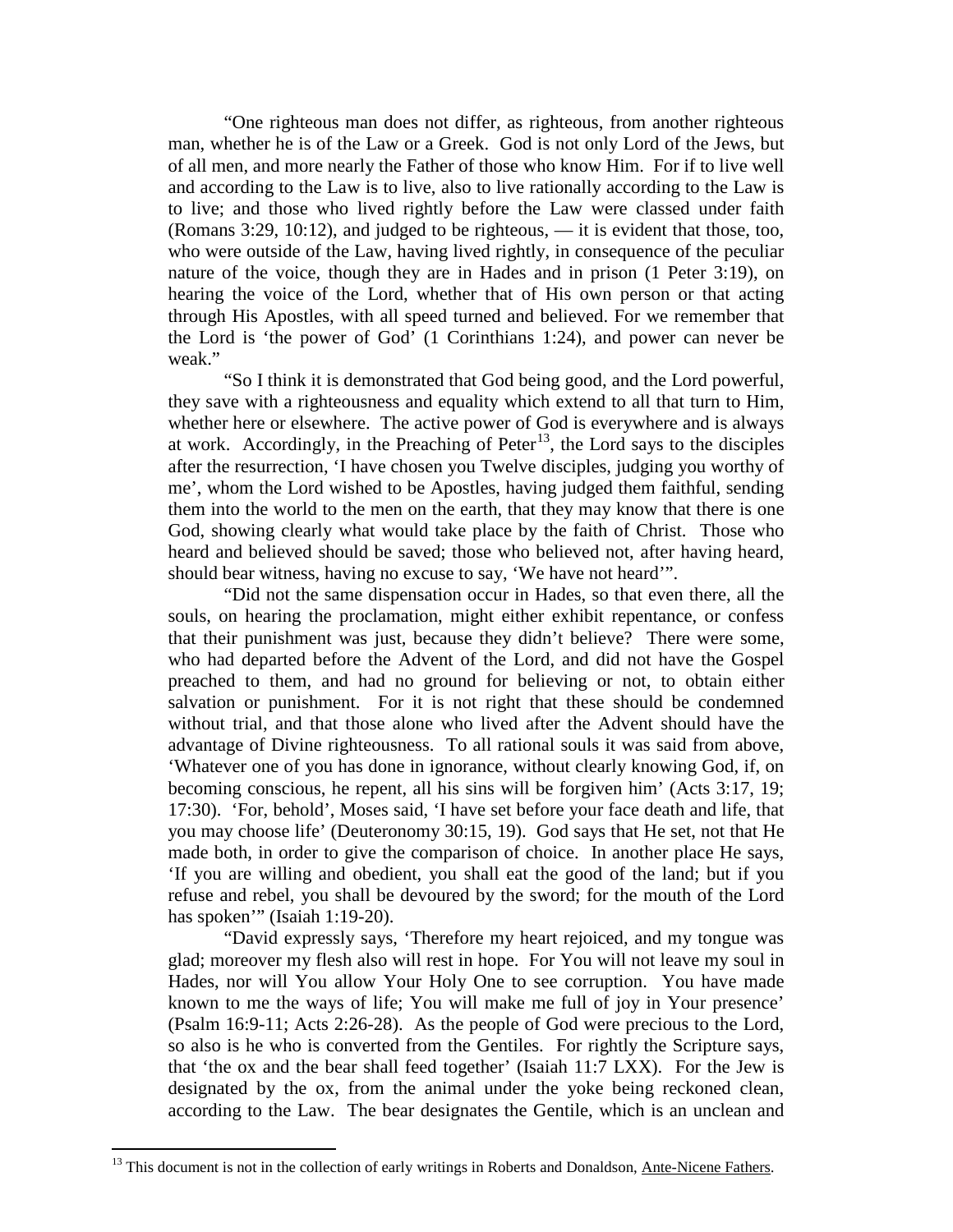wild beast. He who is converted from among the Gentiles is formed from a beastlike life to gentleness by the Word; and, when once tamed, is made clean, just as the ox. For example, the prophet says, 'All the beasts of the field shall bless me' (Isaiah 43:20). Those who are wild with respect to faith, polluted in life, and not purified by the righteousness, which is according to the Law, are called wild beasts. But changed from wild beasts by the faith of the Lord, they become men of God, advancing from the desire to change to the fact. For some the Lord exhorts, and to those who have already made the attempt he stretches forth His hand, and draws them up. 'For the Lord of all will not stand in awe of anyone, nor show deference to greatness; because He Himself made both small and great, and He takes thought for all alike' (Wisdom 6:7 RSV). And David says, 'The heathen are trapped in the destruction they caused; their foot is caught in the snare they hid' (Psalm 9:16 OSB). 'The Lord is also a refuge for the poor man, a helper in seasons of affliction' (Psalm 9:10 OSB). Those that were in affliction had the Gospel seasonably proclaimed. And therefore it said, 'Proclaim His dealings among the nations' (Psalm 9:12 OSB), that they may not be judged unjustly."

"If, then, He preached the Gospel to those in the flesh that they might not be condemned unjustly, how is it conceivable that He did not for the same cause preach the Gospel to those who had departed this life before His Advent? 'For the righteous Lord loves righteousness: His face beholds the upright' (Psalm 11:7 LXX). 'But he who loves unrighteousness hates his own soul'" (Psalm 11:6) LXX).

"If, then, in the deluge all sinful flesh perished, punishment having been inflicted on them for correction, we must first believe that the will of God, which is disciplinary and beneficent, saves those who turn to Him. Then, too, the more subtle substance, the soul, could never receive any injury from the physical element of water, since it is incorporeal."

#### **The Cover-up By the Jewish Leaders**:

The Chief Priests and Pharisees remembered that Jesus had said that He would rise from the dead after three days (Matthew 27:63). In this they may have been more cognizant of His words than His disciples. But their reaction was to conspire with Pilate to seal the stone and set a 24 hour guard. On this, John Chrysostom comments: "Everywhere deceit recoils upon itself, and against its will supports the truth. Observe: it was necessary for it to be believed that He died, and that He rose again, and that He was buried; and all these are brought to pass by His enemies." "For if only the soldiers had sealed, they might have said that the soldiers, having given up the body to be stolen, gave His disciples opportunity to feign the history concerning His Resurrection. But now having themselves made it sure, they are not able to say even this."

"Do you see how they labor for the truth against their will? For they themselves came to Pilate, themselves asked, themselves sealed, setting the watch, so as to be accusers and refuters one of another" (Homily lxxxix on Matthew 27).

This was carried to extreme when some of the guards that had kept watch at the Tomb reported these events to the Chief Priests (v.11). After consulting together, the Chief Priests and elders gave a large sum of money to the soldiers, telling them to say that Jesus' disciples stole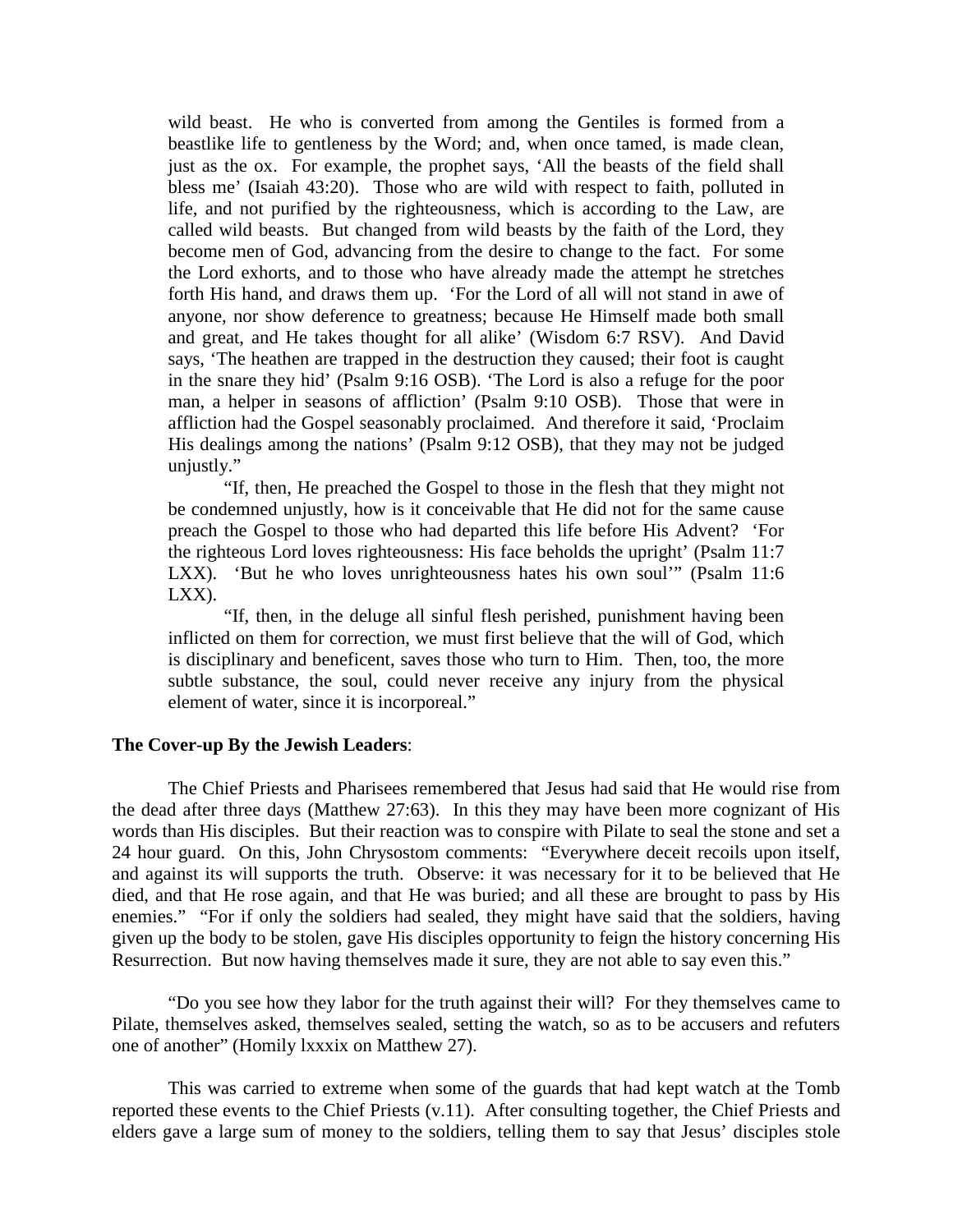the body by night (vv.12-13). Matthew concludes that this falsehood "was commonly reported among the Jews until this day" (v.15).

Some of the soldiers refused to accept the bribe, however. The centurion at the cross (Matthew 27:54) was also in charge at the tomb. Longinus (his name) and two of his soldiers would not accept the bribe, so the Jewish leaders conspired to kill them also. Hearing of the plot, Longinus and his friends resigned their commission, received baptism from the Apostles, and left for Cappadocia. The Jewish leaders, however, slandered them to Pilate, and Pilate sent other soldiers to hunt them down and behead them (Prologue, October 16).

#### **The Logic of the Resurrection**:

In contrast to the campaign of falsehood on the part of the Jewish leaders, we note the disciples reporting events objectively as they happen. For example, the Chief Priests' conversation with Pilate was reported as "Sir, we remember while He was still alive, how that deceiver said, 'After three days, I will rise'" (Matthew 27:63). Matthew, one of the Twelve, in writing his Gospel, didn't have to repeat the term "deceiver", but he did even though it was derogatory toward himself and his cause. Even after the Resurrection when the Lord met them in Galilee, Matthew reported that "some doubted" (Matthew 28:17). These are not the words of someone who stole the body in order to pretend a resurrection occurred. These are the words of someone who is reporting things objectively as they happen.

John Chrysostom went into this at length. "When should they have stolen Him? On the Sabbath? And how? For it was not lawful so much as to go out (Exodus 16:29). And even if they transgressed the Law, how should they have dared, who were so timid, to come forth (John 20:19)? And how could they also have been able to persuade the multitude (Acts 2:14-36)? By saying what? By doing what? And from what sort of zeal could they have stood in behalf of the dead? Expecting what recompense? What requital? Seeing Him yet alive and merely seized (by the Jews), they had fled (Matthew 26:56). And after His death were they likely to speak boldly in His behalf, unless He had risen again? And how should these things be reasonable? For that they were neither willing nor able to feign a resurrection that did not take place is plain from all this (Homily lxxxix on Matthew 29).

Responding to the claim of the Jewish rulers that His disciples stole His body, Chrysostom continued, "How did they steal Him? O most foolish of all men! For because of the clearness and conspicuousness of the truth, they are not even able to make up a falsehood. For indeed what they said was highly incredible, and the falsehood had not even speciousness. For how, I ask, did the disciples steal Him, men poor and unlearned, and not venturing so much as to show themselves? (John 20:19) What? Was not a seal put upon it? What? Were there not so many watchmen, and soldiers, and Jews stationed round it? What? Did not those men suspect this very thing, and take thought, and break their rest, and continue anxious about it? And why moreover did they steal it? That they might feign the doctrine of the resurrection? And how should it enter their minds to feign such a thing, men who were well content to be hidden and to live? And how could they remove the stone that was made sure? (A stone 4 feet diameter by 1 foot thick weighs about 2,200 lb.). How could they have escaped the observation of so many? No, though they had despised death, they would not have attempted without purpose, and fruitlessly, to venture in defiance of so many who were on the watch"? (If a centurion was in charge, 100 soldiers were involved!) "...If they did not dare so much as to stand their ground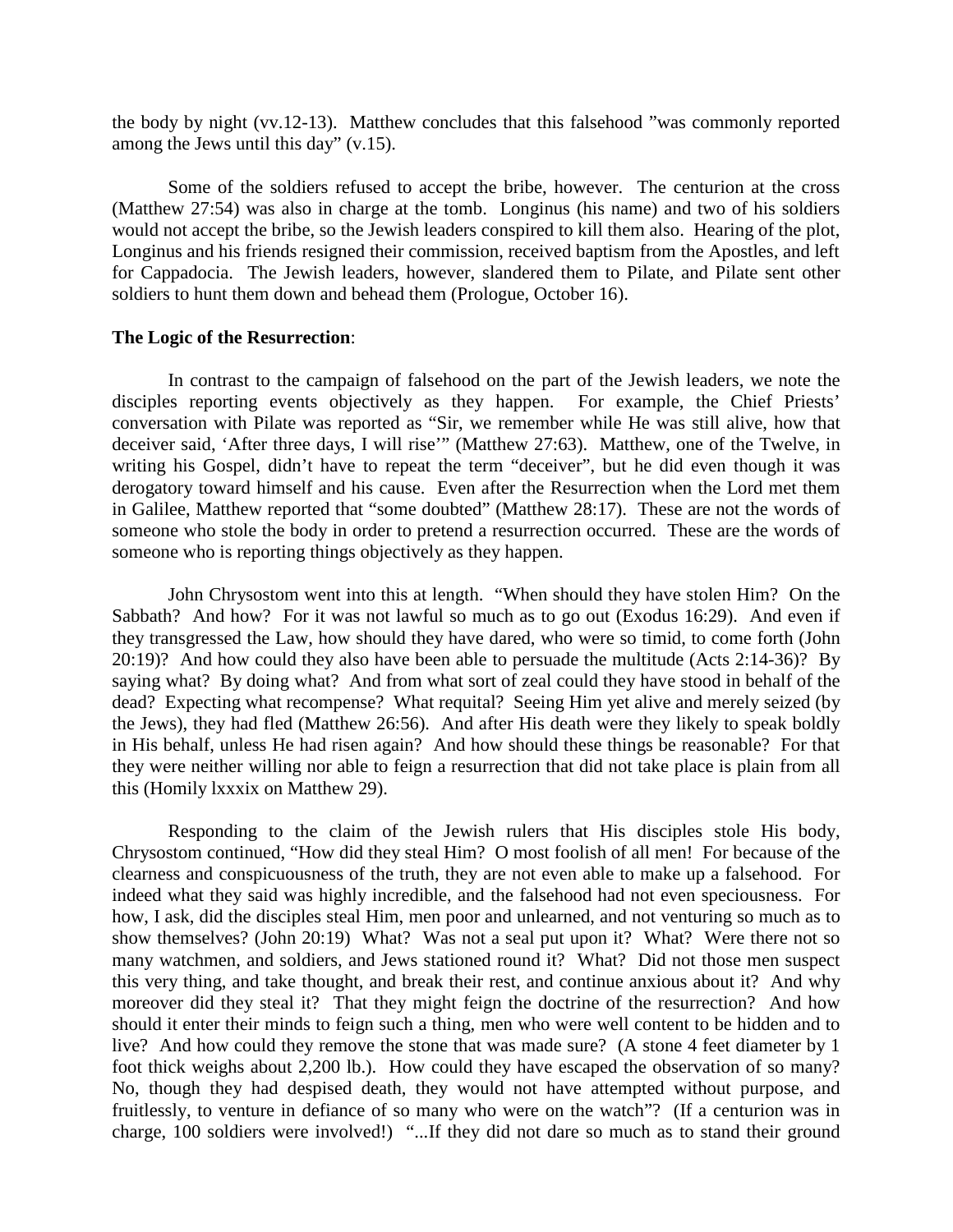when they saw Him alive (Matthew 26:56), how when He was dead could they but have feared such a number of soldiers?"

"For if the disciples had not strength to watch with Him, and that, though upbraided by Him (Matthew 26:40-46), how could they have ventured upon these things?" If they were going to steal His body, they would have done it the first night before the Jewish rulers set the guard in place (Homily xc on Matthew 28).

Then, of course, there is the testimony of the burial clothes. Joseph of Arimathea and Nicodemus had wrapped Jesus' body in strips of linen with about a hundred pounds of myrrh and aloes, creating a "mummy" or a cocoon (John 19:39-40). This was a burial rite used only by the wealthy. "The body was covered in spices and in paste and these were tied to the body by layers of white roller bandage. The paste hardened and impregnated the bandages until a hard preservative mold or cocoon was formed about the body. A cap was put on the head, and often the jaw was held in position by a bandage under the chin" (Gower, New Manners and Customs of Bible Times, pp. 72-74). When Peter and John came to the Tomb on Easter morning, they "saw the linen clothes lying there" (John 20:5-6). This is the undisturbed 100 lb. cocoon; Jesus had passed through the cloth of the cocoon as He rose, leaving them lying there. No wonder that John saw and believed when presented with this evidence (John 20:8).

From all this, the Resurrection is the only logical conclusion. As John Chrysostom said, "When (the Jewish rulers) confess the body was not there, but the stealing it is shown to be false and incredible -- by their watching it and by the seals and by the timidity of the disciples -- the proof of the Resurrection even now appears incontrovertible" (Ibid.).

#### **The Great Commission**:

On the evening of the Resurrection, the Eleven minus Thomas were huddled together in the upper room in Jerusalem when the Lord appeared to them (John 20:19). A week later the same thing occurred when Thomas was present (John 20:26). The end of Matthew's Gospel picks up just after this after they all had returned to Galilee to the mountain, which Jesus had appointed (Matthew 28:16; also Matthew 28:7, 10; Matthew 26:32). The occasion described (Matthew 28:16) may be the same event (or series of events) that Paul described where the Lord appeared to 500 brethren at one time (1 Corinthians 15:6).

Included in the Gospel reading for Holy Saturday are Jesus' words, "All authority has been given to Me in heaven and on earth. Go therefore and make disciples of all nations, baptizing them in the Name of the Father and of the Son and of the Holy Spirit, teaching them to observe all things that I have commanded you. And lo, I am with you always, even to the end of the age" (Matthew 28:18-20). Thus the Holy Saturday reading reaches for longer term implications of the Resurrection than is immediately at hand.

At this occasion in Galilee, the Spirit had not yet been given since Christ had not yet ascended. Thus, they are not yet able to do these things (make disciples of all nations) because they don't have the means yet. But they will acquire the means in a few weeks at Pentecost.

John Chrysostom pointed out that when the Lord said, "I am with you", "This He said to the prophets also in the Old Testament continually, as well as to Jeremiah objecting to his youth (Jeremiah 1:6, 8), to Moses objecting to his unskilled speech (Exodus 4:10, 12), and to Ezekiel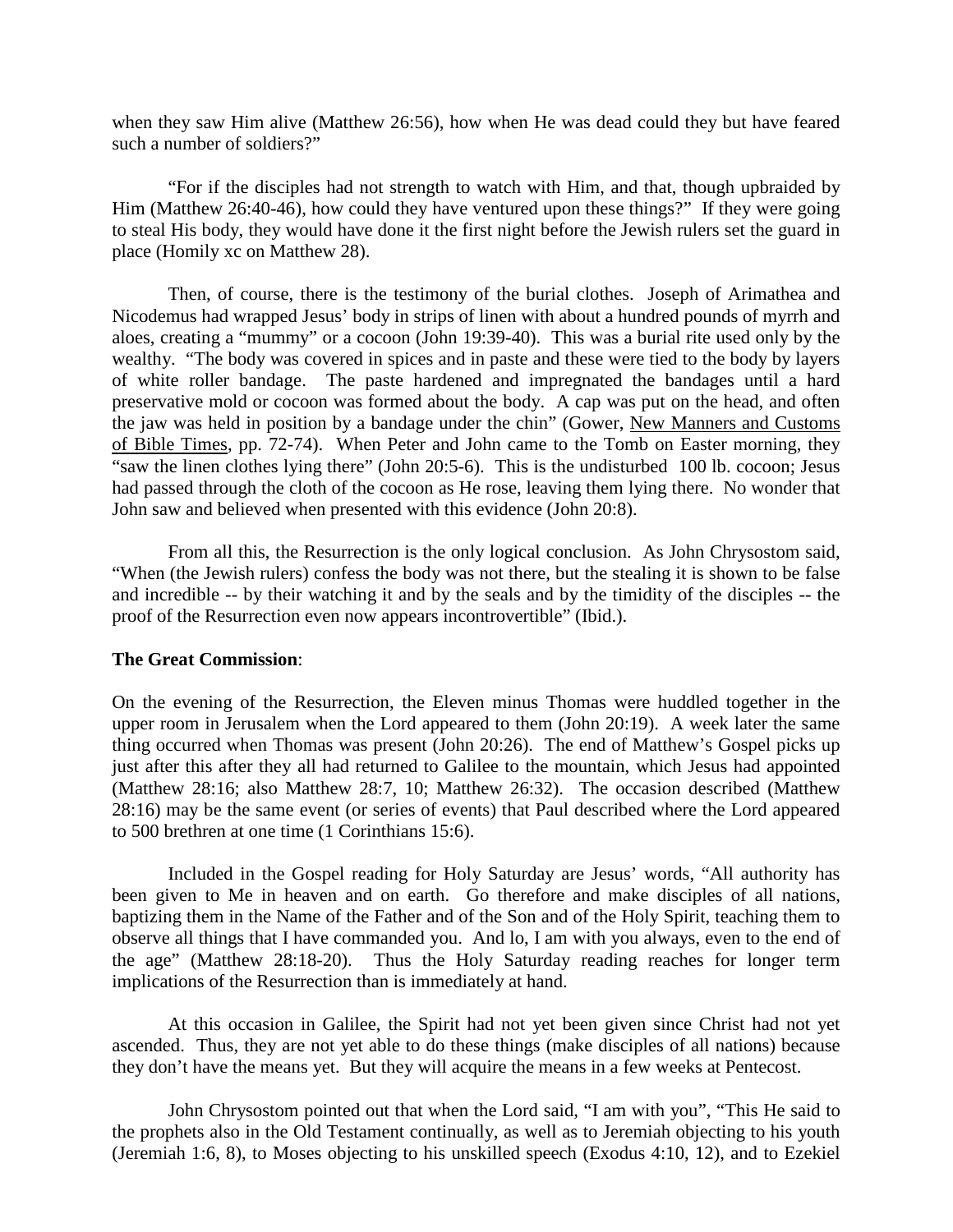shrinking from the office (Ezekiel 2, 3). ...And not with these men only did He promise to be, but also with all that believe after them" (Ibid.).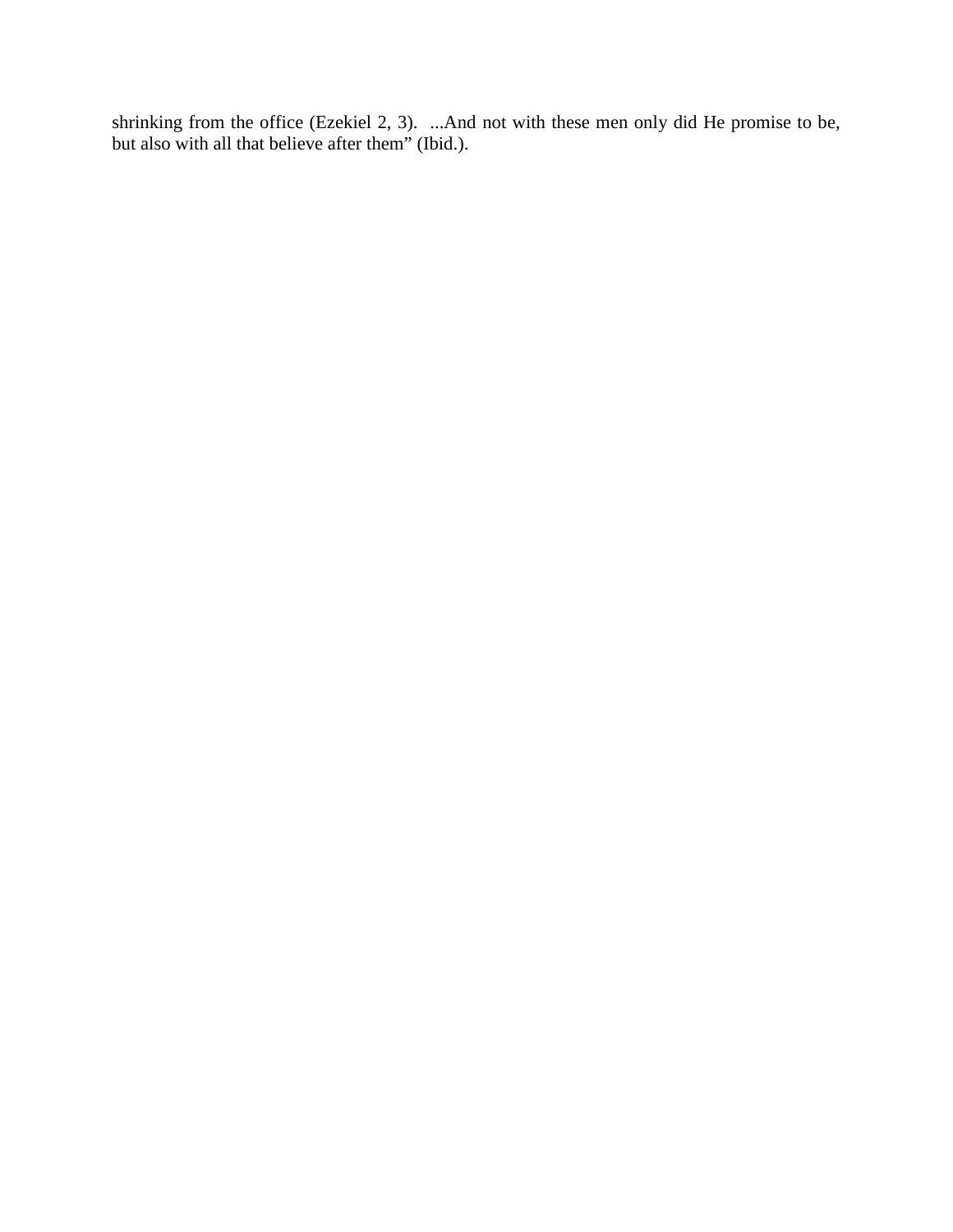## **APPENDIX I SUMMARY OF THE GOSPEL OF NICODEMUS**

Part II: The Descent into Hell

Three different versions of the Descent into Hell exist, one in Greek, two in Latin. Some details differ from one version to another, but this synopsis attempts to summarize what is a consensus of all three accounts. In the following, the Greek text of the Descent into Hell is summarized by chapter. Some details mentioned only in the two Latin texts are also included.

**Chapter 14**: Phineas (a priest); Haggai (a Levite) and Adas (a soldier or teacher) came from Galilee and reported to the Pharisees that Jesus was teaching His disciples in Galilee in the days following the crucifixion. They also reported seeing people long dead, including Karinus and Leucius, two sons of the righteous Simeon who held Christ as a baby (Luke 2:25-32).

**Chapter 15**: Nicodemus testified that this is not incredible; Elijah had done that too. Nicodemus counseled that they send soldiers to Galilee to try to find Jesus and ask His pardon for the evil they'd done to Him. This they did. They didn't find Jesus, but they did find Joseph of Arimathea who had been locked in a windowless room by the Sanhedrin for his part in the burial of Jesus, but who had disappeared. They invited Joseph to speak to them: he testified how the Lord appeared to him and had taken him out of the locked room to Arimathea.

**Chapter 16**: They found three priests from Galilee who witnessed the Ascension. Their testimony agreed and by the Mosaic Law, they were legally bound to accept this as factual (Deuteronomy 19:15). Joseph and Nicodemus testified that they had indeed buried Him.

**Chapter 17**: Joseph testified that there were others raised with Jesus, some of whom they know: Simeon and his two sons (Karinus and Leucius) who were buried in the recent past. Joseph suggested going to Arimathea to see them. Thus Annas, Caiaphas, Joseph, Nicodemus, Gamaliel and others went to Arimathea and brought Karinus and Leucius to Jerusalem.

**Chapter 18:** Asked to give an account of their resurrection, Karinus and Leucius separately wrote an account. In Hades, they were with all the righteous that had fallen asleep, when a great light lit up Hades. Isaiah, in Hades, testified that this is what he wrote of (Isaiah 9:1-2) that Zebulon and Naphtali would see a great light. Then John the Baptist arrived in Hades, testifying that he had been preparing the way for the Son of God (Matthew 3:3, Mark 1:4, John 1:29, Luke 3:22). John continued that he had been sent to preach similarly in Hades.

**Chapter 19:** Adam, the first created, then asked his son Seth to tell everyone of an angelic visit by Michael that occurred just before Adam died. Seth explained how the angel told him that 5,500 years after the Creation, the Son of God would become incarnate and would raise up Adam and all those out of him into Paradise. All the patriarchs and prophets exulted greatly.

**Chapter 20**: Then Satan came and said to Hades to be sure to be ready to secure Jesus when He arrived. Hades cautioned Satan that if Jesus could raise the dead with just a single word, how could he withstand Him? Satan called Hades a coward. Hades reminded Satan that Lazarus had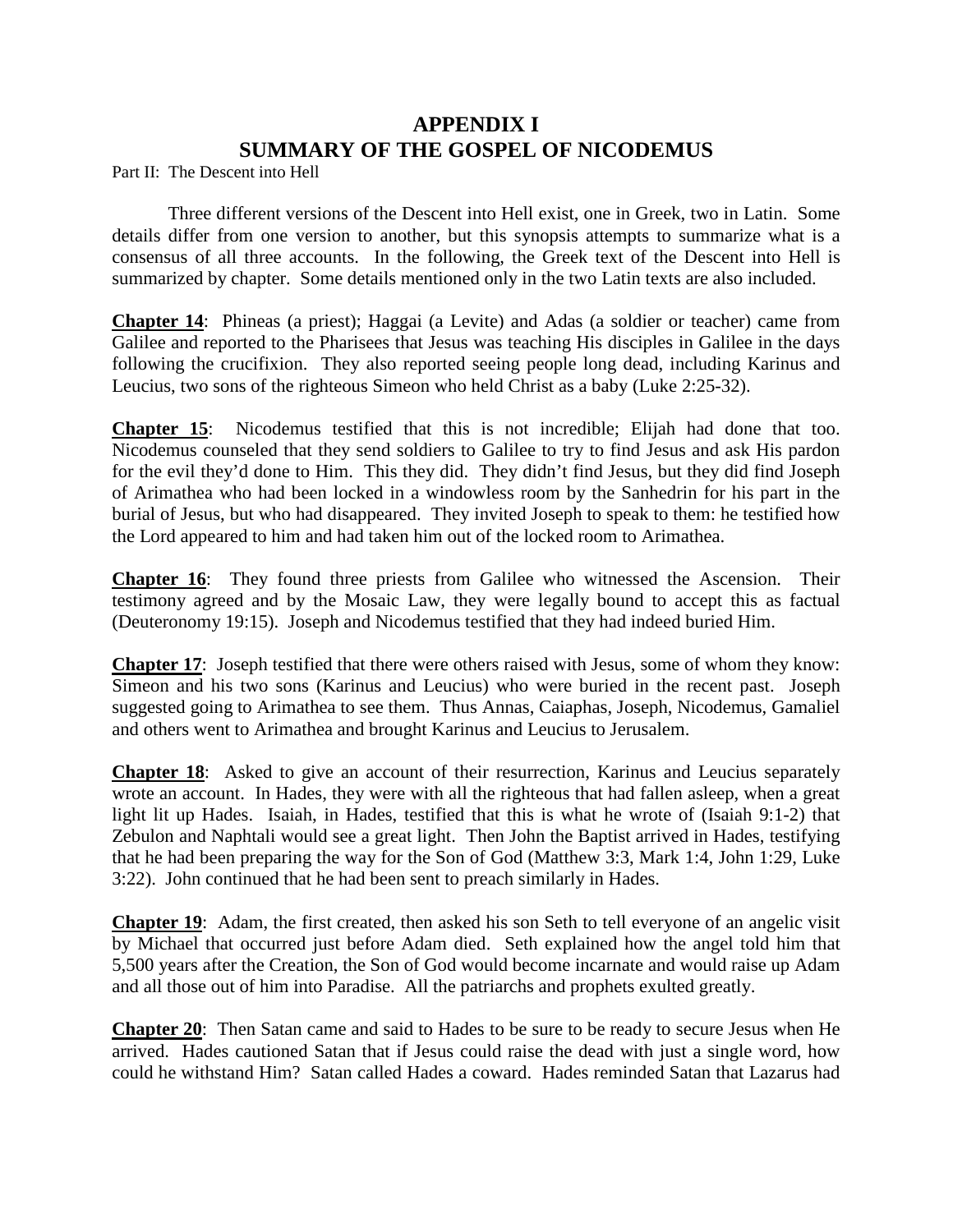been in Hades' bowels but had been dragged out by force like the flight of an eagle. Hades feared that if Jesus came, He might drag out all the rest from there also.

**Chapter 21**: As they were speaking there was a great voice like thunder: "Life up your gates O ye rulers; and be ye lifted up, ye everlasting gates; and the King of Glory shall come in" (Psalm 24:7). Hades, Satan and their demons immediately went to secure the "gates of brass and bars of iron". The forefathers mocked Satan and David reminded him of his prophecy concerning what was happening here. For example, David had prophesied, "Lift up your heads, O gates, and be lifted up, O ancient doors that the King of Glory may come in! Who is the King of Glory? The Lord strong and mighty, the Lord mighty in battle. Lift up your heads, O gates, and lift them up, O ancient doors, that the King of Glory may come in! Who is this King of Glory? The Lord of Hosts; He is the King of Glory" (Psalm 24:7-10). The ancient doors (Hebrew: *olam*: long duration, antiquity, futurity) have very little meaning aside from the events of Holy Saturday. Again "He brought them out of darkness and the shadow of death and broke their bands apart. Let them give thanks to the Lord for His loving kindness and for His wonders to the sons of men! For He has shattered gates of bronze and cut bars of iron asunder" (Psalm 107:14-16). These people David also referred to as "prisoners" and "the sons of death" (Psalm 79:11, 102:20).

Again a voice of thunder cried, "Lift up the gates". Satan answered, "Who is this King of Glory?" The angels answered, "The Lord strong and mighty, the Lord mighty in battle!" (Psalm 24:8). Immediately the gates of brass were shattered and the iron bars broken. The King of Glory came in the form of a man and lit up all the dark places of Hades.

**Chapter 22**: Then the King of Glory trampled on death by His Majesty and seized Satan by the head and delivered him to His angels to be bound in Hades until His second appearing.

**Chapter 23**: As Hades received Satan, he criticized him saying, "Through what necessity did you have to crucify the King of Glory that He might come here and deprive us of our power? Like a fool, you didn't know what you were doing (compare 1 Corinthians 2:8). Look and see; not one of the dead has been left in here. All that you gained by the tree of knowledge you lost by the tree of the Cross. Now that I have received you, by experience you will learn how many evils I shall do to you."

**Chapter 24**: Then the King of Glory raised Adam and embraced him along with Eve and all the rest of the patriarchs, prophets, martyrs, forefathers and saints. As He was bringing them all out, Adam was filled with joy and said, "I thank Your Majesty, O Lord that You have brought me up out of the lowest Hades" (Psalm 86:13). "I will extol You, O Lord; for You have lifted me up, and have not made my foes to rejoice over me. O Lord God, I cried unto You and You have healed me. O Lord You have brought out my soul from the powers below; You have saved me from them that go down into the pit. Sing praises to the Lord, all His saints, and confess to the memory of His holiness; since there is anger in His indignation and life in His goodwill" (Psalm 30:1-6). All the prophets and saints said, "We thank You, O Christ, Savior of the world, for You have brought our life up out of destruction" (compare Psalm 103:4). As they went, they continued to say, "Blessed is He that comes in the Name of the Lord" (Psalm 118:26, compare Matthew 21:9, 23:39, Mark 11:9, Luke 13:35, 19:38, John 12:13). David sang, "Sing unto the